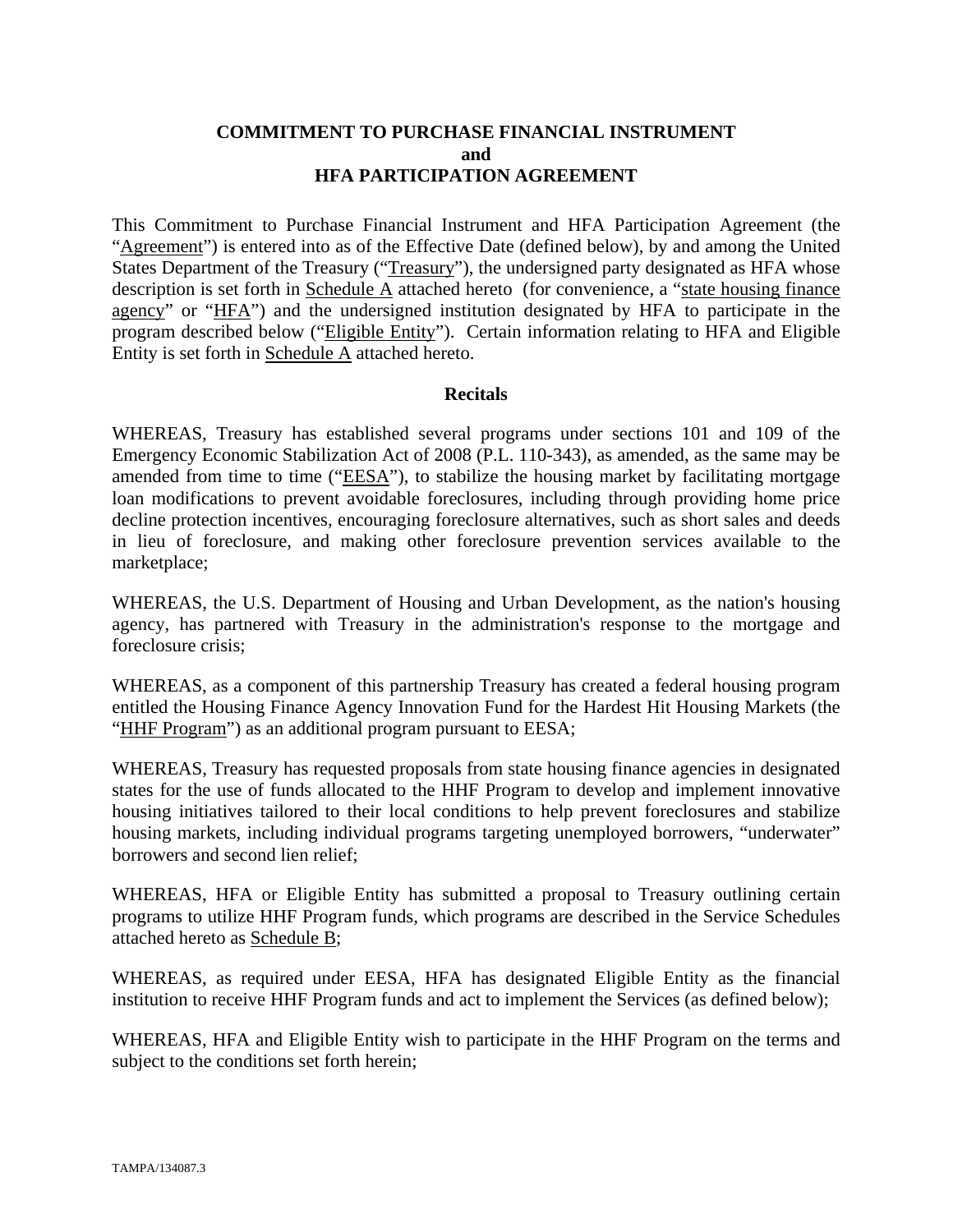Accordingly, in consideration of the representations, warranties, and mutual agreements set forth herein and for other good and valuable consideration, the receipt and sufficiency of which are hereby acknowledged, Treasury, HFA and Eligible Entity agree as follows.

# **Agreement**

# **1. Services**

A. Eligible Entity shall (i) contemporaneously with the execution and delivery of this Agreement, deliver a fully executed Financial Instrument (the "Financial Instrument") to Treasury evidencing its obligations under this Agreement, in the form attached hereto as Exhibit  $\overline{A}$ ; (ii) perform the duties and obligations set forth in this Agreement and the Financial Instrument; and (iii) provide and perform (or engage qualified vendors to provide and perform) the Services described in the Service Schedules (as defined below).

B. Contemporaneously with the execution and delivery of this Agreement, HFA and Eligible Entity shall deliver to Treasury multiple schedules (each a "Service Schedule" and together, the "Service Schedules") describing the services (the "Services") to be performed by Eligible Entity under the HHF Program. The Service Schedules will be numbered sequentially as Service Schedule B-1, Service Schedule B-2, et seq., and are referenced herein, collectively, as Schedule B.

C. Contemporaneously with the execution and delivery of this Agreement, HFA and Eligible Entity shall also deliver to Treasury a budget detailing the administrative expenses necessary to carry out the Services (the "Permitted Expenses"). The budget detailing the Permitted Expenses is attached hereto as Schedule C. Neither HFA nor Eligible Entity shall expend HHF Program funds for administrative expenses in excess of the total amount of the Permitted Expenses (reasonable variances between line items being permitted) without the prior consent of Treasury, which may be withheld in Treasury's sole discretion. Additionally, all administrative expenses paid with HHF Program funds shall be accounted for and are subject to OMB Circular A-87 (revised 5/4/95, as further amended 8/29/97), which can be found at http://www.whitehouse.gov/omb/rewrite/circulars/a087/a087-all.html.

# **2. Representations, Warranties and Covenants**

A. **HFA and Eligible Entity.** HFA and Eligible Entity, each for themselves, make the following representations, warranties and covenants to Treasury and the truth and accuracy of such representations and warranties and compliance with and performance of such covenants are continuing obligations of HFA and Eligible Entity, each as to itself. In the event that any of the representations or warranties made herein cease to be true and correct or HFA or Eligible Entity breaches any of its covenants made herein, HFA or Eligible Entity, as the case may be, agrees to notify Treasury immediately and the same shall constitute an Event of Default hereunder.

(1) HFA and Eligible Entity each represent and warrant that it is in compliance with, and covenants that all Services will be performed in compliance with, EESA and all Federal, state and local laws, regulations, regulatory guidance, statutes, ordinances, codes and requirements, applicable to the provision of the Services by HFA and Eligible Entity,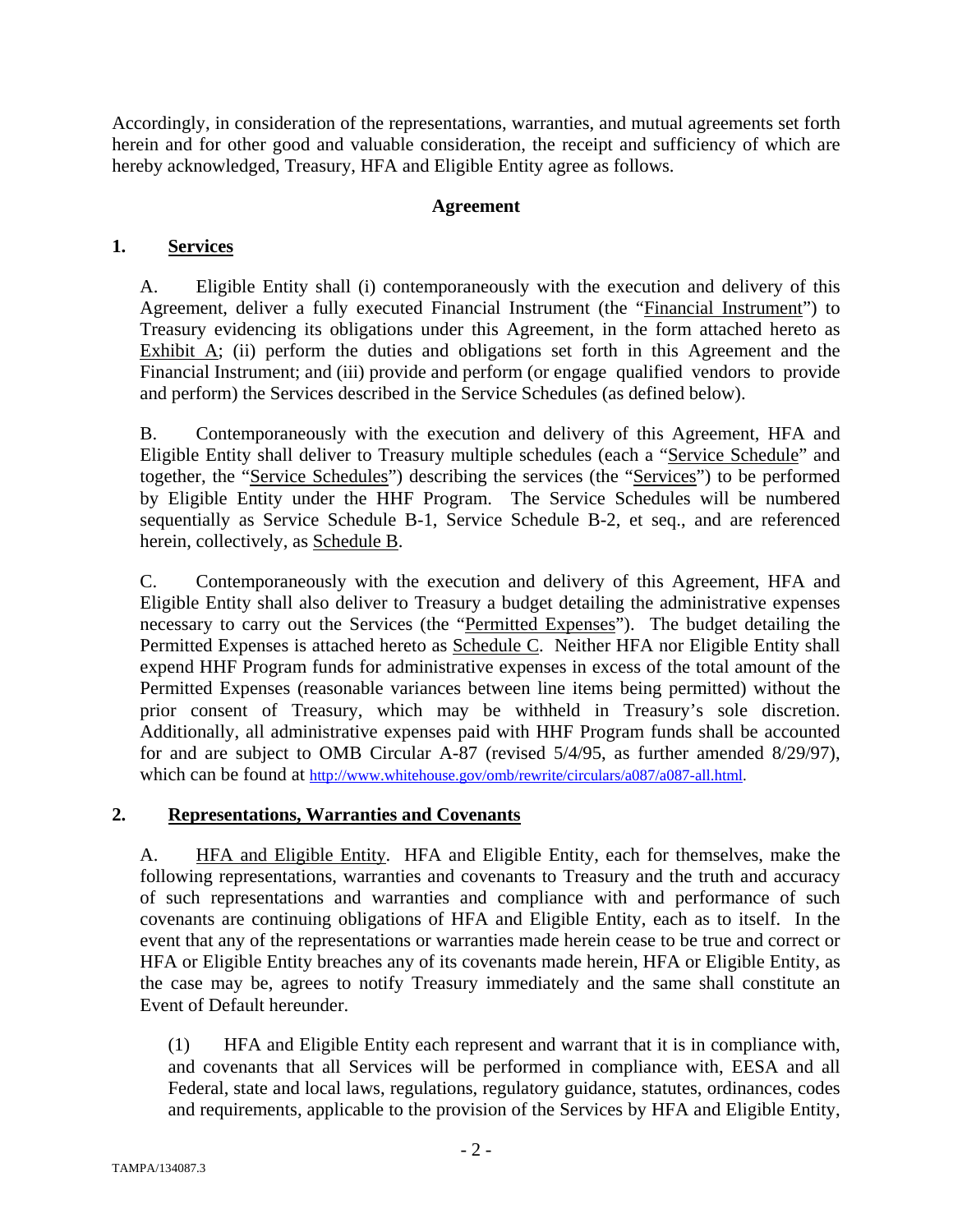or its officers, employees, agents or contractors, including, but not limited to, the Truth in Lending Act, 15 U.S.C. §1601 et seq., the Home Ownership and Equity Protection Act, 15 U.S.C. § 1639, the Federal Trade Commission Act, 15 U.S.C. § 41 et seq., the Equal Credit Opportunity Act, 15 U.S.C. § 701 et seq., the Fair Credit Reporting Act, 15 U.S.C. § 1681 et seq., the Fair Debt Collection Practices Act, 15 U.S.C. § 1692 et seq., the Real Estate Settlement Procedures Act, 12 U.S.C. §2601 et seq., the Fair Housing Act, 42 U.S.C. §3601, the Gramm Leach Bliley Act, 15 U.S.C. §6801-6809, and §§ 114 and 315 of the Fair and Accurate Credit Transactions Act of 2003 (the "FACT Act"), 15 U.S.C. §§ 1681m(e) and 1681c(h), and all other Federal and state laws and regulations applicable thereto, including, without limitation, those designed to prevent unfair, discriminatory or predatory lending practices, tenant rights and licensing (collectively, the "Applicable Laws").

(2) The performance of the Services will not conflict with, or be prohibited in any way by, the Applicable Laws or any agreement or restriction by which HFA or Eligible Entity is bound. Neither HFA nor Eligible Entity is aware of any other legal, financial or other impediments to performing the Services or its obligations under this Agreement, and shall promptly notify Treasury of any such impediments which may impair its ability to perform the Services or its obligations under this Agreement, as applicable. Neither HFA nor Eligible Entity is delinquent on any Federal tax obligation or any other debt owed to the United States or collected by the United States for the benefit of others, excluding any debts or obligations that are being contested by it in good faith.

(3) Neither HFA nor Eligible Entity has received written notice of any action, suit, restraining order, injunction, investigation, proceeding or inquiry at law or in equity, pending or threatened, by or before any judicial, quasi-judicial, legislative or administrative court, agency or authority, or any arbitrator, nor to the best of HFA's and Eligible Entity's knowledge is there any basis for any of the foregoing, wherein an unfavorable determination, ruling or finding would materially adversely affect the validity or enforceability of this Agreement, the Financial Instrument or the ability of HFA or Eligible Entity to perform its respective obligations hereunder and thereunder.

(4) HFA and Eligible Entity each covenants that: (i) it will perform its obligations in accordance with this Agreement and Applicable Laws, and will promptly provide such performance or other reporting as may be required by Treasury, the Government Accountability Office ("GAO"), Congressional Oversight Panel or the Special Inspector General of the Troubled Asset Relief Program ("SIGTARP"); (ii) it will maintain complete, accurate and appropriate records of, and supporting documentation for, all Services provided in connection with the HHF Program; (iii) all Services will be offered and performed in accordance with the Service Schedules, fully documented and serviced, or otherwise performed, in accordance with this Agreement and EESA; and (iv) all data, collection information and other information reported by HFA or Eligible Entity to Treasury under this Agreement, including, but not limited to, information that is relied upon by Treasury in calculating the Purchase Price (as defined below) or in performing any compliance review will be true, complete and accurate in all material respects, and consistent with all relevant business records, as and when provided.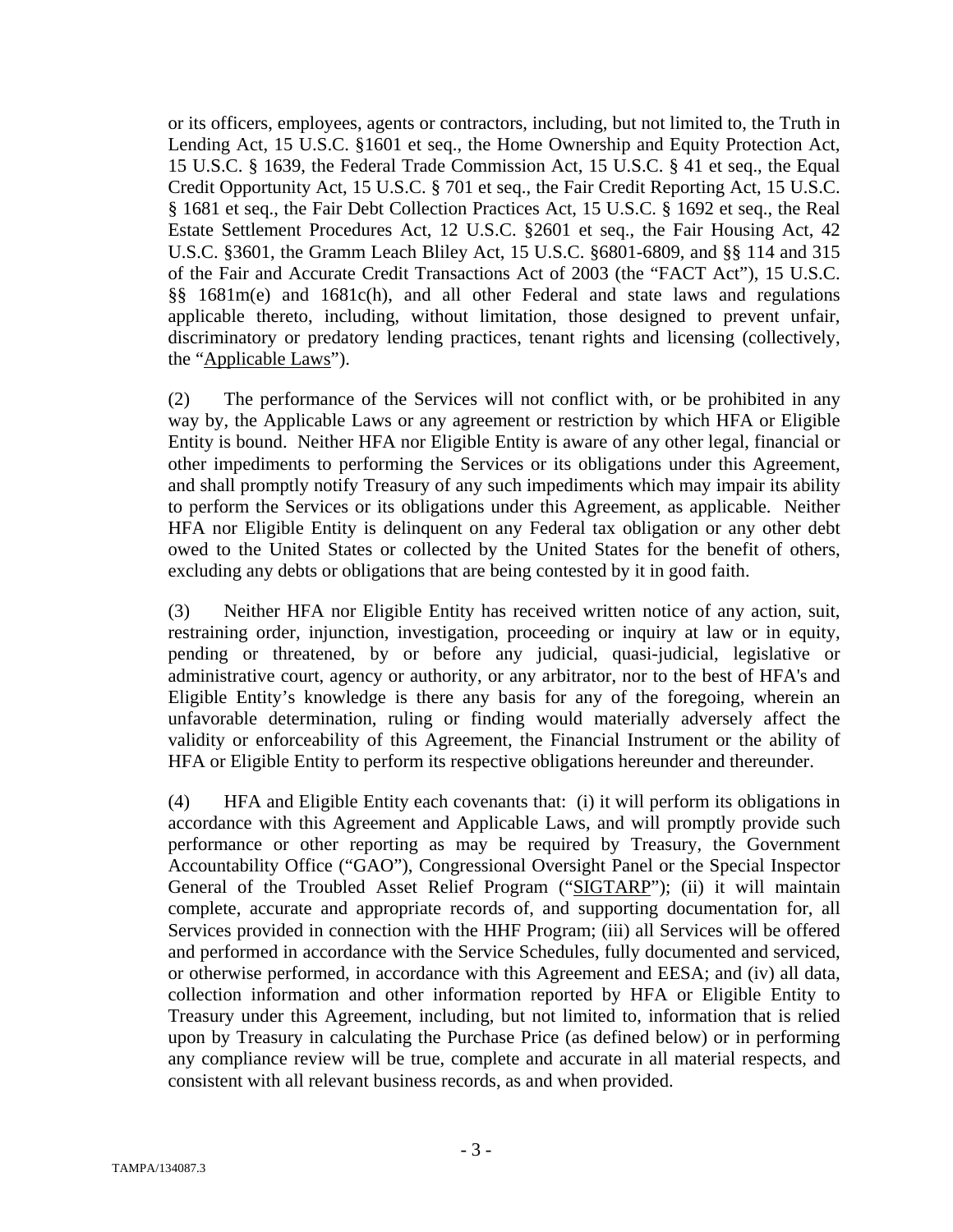(5) HFA and Eligible Entity each covenants that it will: (i) perform the Services and obligations required under this Agreement in accordance with the practices, high professional standards of care, and degree of attention used in a well-managed operation, and no less than that which HFA or Eligible Entity exercises or would exercise for itself under similar circumstances; and (ii) use qualified individuals with suitable training, education, experience and skills to perform the Services. HFA and Eligible Entity each acknowledges that HHF Program participation may require changes to, or the augmentation of, its systems, staffing and procedures, and covenants and agrees to take all reasonable actions necessary to ensure it has the capacity to implement the Services in accordance with this Agreement.

(6) HFA and Eligible Entity each covenants that it will comply with all regulations on conflicts of interest that are applicable to HFA or Eligible Entity, as the case may be, in connection with the conduct of its business and performance of the Services and all conflicts of interest and non-disclosure obligations and restrictions and related mitigation procedures set forth in this Agreement.

(7) HFA and Eligible Entity each acknowledges that the provision of false or misleading information to Treasury in connection with the HHF Program or the Services may constitute a violation of: (a) Federal criminal law involving fraud, conflict of interest, bribery, or gratuity violations found in Title 18 of the United States Code; or (b) the civil False Claims Act (31 U.S.C. §§ 3729-3733). HFA and Eligible Entity each covenants to immediately disclose to Treasury any discovered credible evidence, in connection with this Agreement and the Services, that a management official, employee, or contractor of Eligible Entity has committed, or may have committed, a violation of the referenced statutes or other wrongdoing.

(8) HFA and Eligible Entity each covenants to disclose to Treasury any other material facts or information in its possession that Treasury should expect to know about HFA or Eligible Entity or its employees, management officials or contractors to help protect the reputational interests of Treasury in connection with the HHF Program.

(9) HFA and Eligible Entity shall each be responsible for the supervision and management of any contractor it engages to assist in the performance of the Services or any obligation under this Agreement. HFA or Eligible Entity, as applicable, shall remove and replace any contractor that it deems as failing to perform. HFA and Eligible Entity shall each ensure that all of its contractors comply with the terms and provisions of this Agreement. Each of HFA and Eligible Entity shall be responsible for the acts or omissions of its respective contractors as if the acts or omissions were by the HFA or Eligible Entity, respectively.

(10) HFA and Eligible Entity each covenants that it will timely inform Treasury of any anticipated or actual Event of Default and of any suspected or actual Act of Bad Faith (defined below).

(11) HFA and Eligible Entity each acknowledges that Treasury may be required to respond, pursuant to the Privacy Act of 1974 (the "Privacy Act"), 5 U.S.C. § 552a, to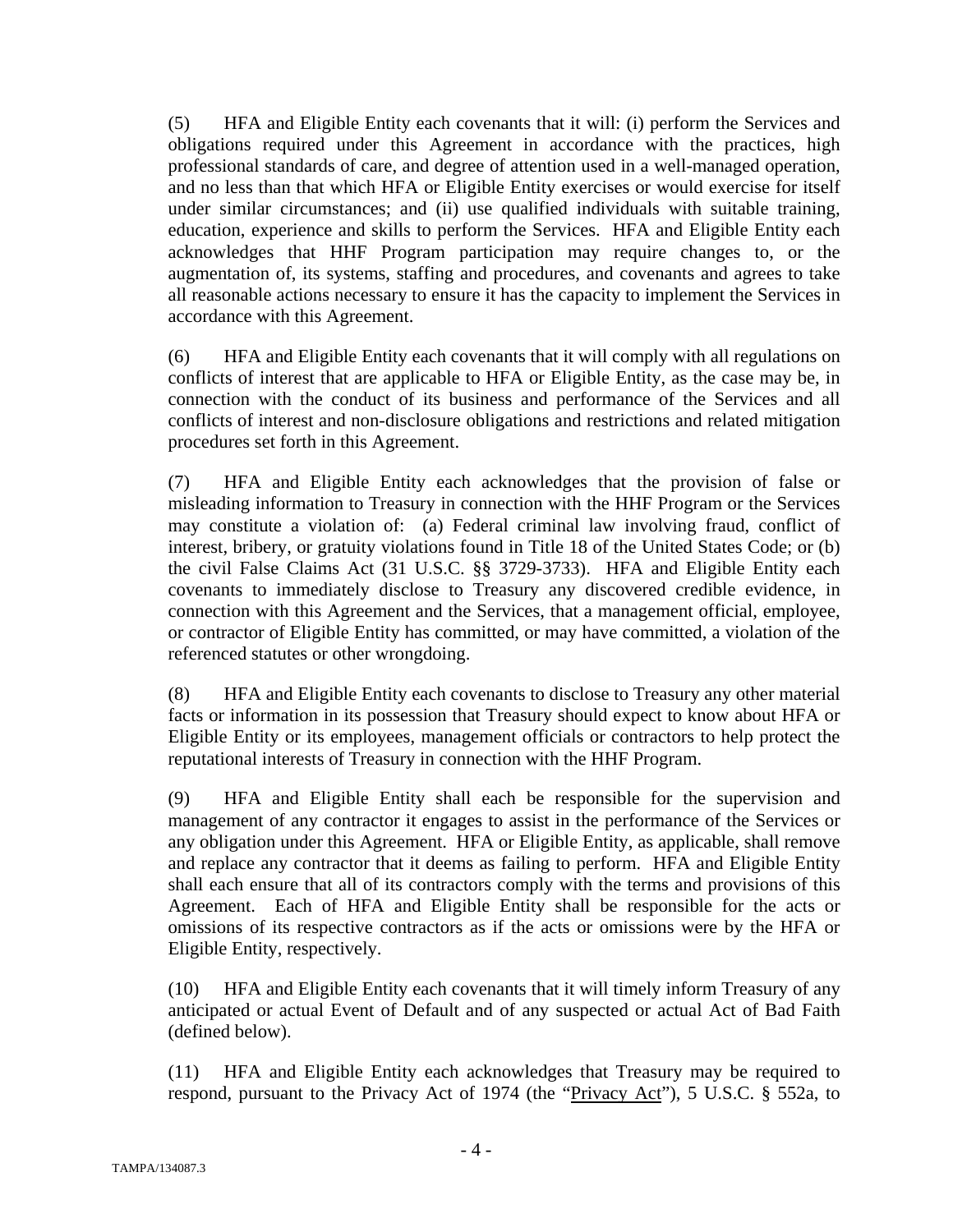inquiries from borrowers and, pursuant to the Freedom of Information Act (the "Freedom of Information Act"), 5 U.S.C. § 552, to inquiries from other parties, as well as formal inquiries from Congressional committees and members, the Government Accounting Office, Inspectors General and other government entities, as well as media and consumer advocacy group inquiries about the HHF Program and its effectiveness. HFA and Eligible Entity each covenants that it will respond promptly and accurately to all search requests made by Treasury, comply with any related procedures which Treasury may establish, and provide related training to employees and contractors.

(12) HFA and Eligible Entity each acknowledges that Treasury, SIGTARP, GAO and other parties designated by Treasury or under Applicable Laws shall have the right during normal business hours to conduct unannounced, informal onsite visits and to conduct formal onsite and offsite physical, personnel and information technology testing, security reviews, and audits of HFA and/or Eligible Entity and to examine all books, records and data related to the Services provided and Purchase Price received in connection with the Services.

(13) HFA and Eligible Entity each covenants that it will promptly take corrective and remedial actions associated with reporting and reviews as directed by Treasury or its designee and provide to Treasury evidence of the effective implementation of corrective and remedial actions as Treasury shall require. HFA and Eligible Entity each acknowledges that Treasury may conduct additional reviews based on its findings and the corrective actions taken by HFA and/or Eligible Entity.

(14) In addition to any obligation to retain financial and accounting records under Applicable Laws, HFA and Eligible Entity each covenants to retain all data, books, reports, documents, audit logs and records, including electronic records, or copies thereof, related to its obligations under this Agreement and the performance of the Services, as applicable. In addition, HFA and Eligible Entity each agrees to maintain a copy of all computer systems and application software necessary to review and analyze these electronic records or copies of such records. Unless otherwise directed by Treasury, HFA and Eligible Entity shall each retain these records for at least three (3) years from the End of Term, or for such longer period as may be required pursuant to Applicable Laws. Treasury may also notify HFA and/or Eligible Entity from time to time of any additional record retention requirements resulting from litigation and regulatory investigations in which Treasury or any agents of the United States may have an interest, and HFA and Eligible Entity each agrees to comply with these litigation and regulatory investigations requirements. "End of Term" shall mean the date that the Services performed under all Service Schedules are fully complete, excluding administrative functions (e.g. the last homeowner is assisted and any loan provided to such homeowner is either repaid or fully forgiven).

(15) HFA and Eligible Entity shall each provide a bring-down certificate as to its continuing compliance with, and the truth and accuracy of, the representations and warranties set forth in this Agreement and the Financial Instrument, as applicable, annually, on each anniversary of the Effective Date during the Term (as defined below), in the form attached hereto as Exhibit B-1 with respect to the HFA (the "HFA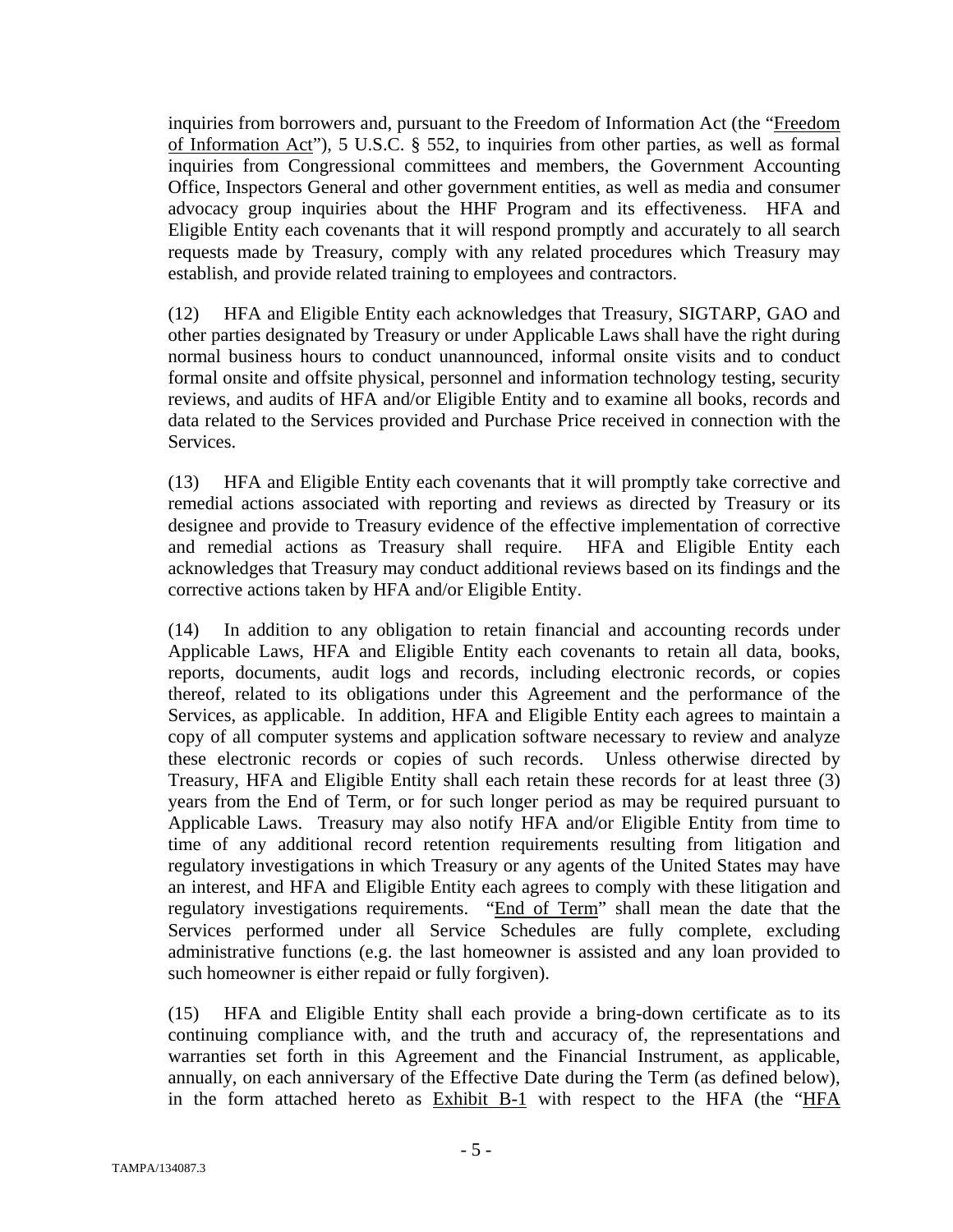Certification") and Exhibit B-2 with respect to the Eligible Entity (the "Eligible Entity Certification").

B. Eligible Entity. Additionally, Eligible Entity hereby makes the following representations, warranties and covenants to Treasury and the truth and accuracy of such representations and warranties and compliance with and performance of such covenants are continuing obligations of Eligible Entity. In the event that any of the representations or warranties made herein ceases to be true and correct or Eligible Entity breaches any of its covenants made herein, Eligible Entity agrees to notify Treasury immediately and the same shall constitute an Event of Default hereunder.

(1) Eligible Entity constitutes a "financial institution" as such term is defined in section 3(5) of EESA, has the legal power to receive funds from Treasury under the HHF Program, and has been designated by HFA to, and hereby agrees to, provide the Services and implement HFA's proposal to Treasury under the HHF Program.

(2) Eligible Entity is established under the laws of the United States or any state, territory, or possession of the United States or the District of Columbia, has significant operations in the United States and is not an agency or instrumentality of, or owned directly or indirectly by, any foreign government.

(3) Eligible Entity is duly formed and validly existing and has the full corporate power and authority to enter into, execute, and deliver this Agreement, the Financial Instrument and any other closing documentation delivered to Treasury in connection with this Agreement or the Financial Instrument, and to perform its obligations hereunder and thereunder. Eligible Entity has, and its officers, employees, agents and contractors providing the Services have, or will have prior to performing the Services, obtained all licenses and any other approvals or consents required by law to carry on its business as now being conducted and as contemplated by this Agreement.

C. HFA. Additionally, HFA hereby makes the following representations, warranties and covenants to Treasury and the truth and accuracy of such representations and warranties and compliance with and performance of such covenants are continuing obligations of HFA. In the event that any of the representations or warranties made herein cease to be true and correct or HFA breaches any of its covenants made herein, HFA agrees to notify Treasury immediately and the same shall constitute an Event of Default hereunder.

(1) HFA is an instrumentality of the State as indicated in Schedule A.

(2) HFA has full legal power and authority to enter into, execute, and deliver this Agreement and any other closing documentation delivered to Treasury in connection with this Agreement, and to perform its obligations hereunder and thereunder.

D. Representations and Warranties. The foregoing representations and warranties set forth in this Section 2 are hereby qualified and/or limited by the provisions set forth in Schedule D attached hereto and incorporated herein.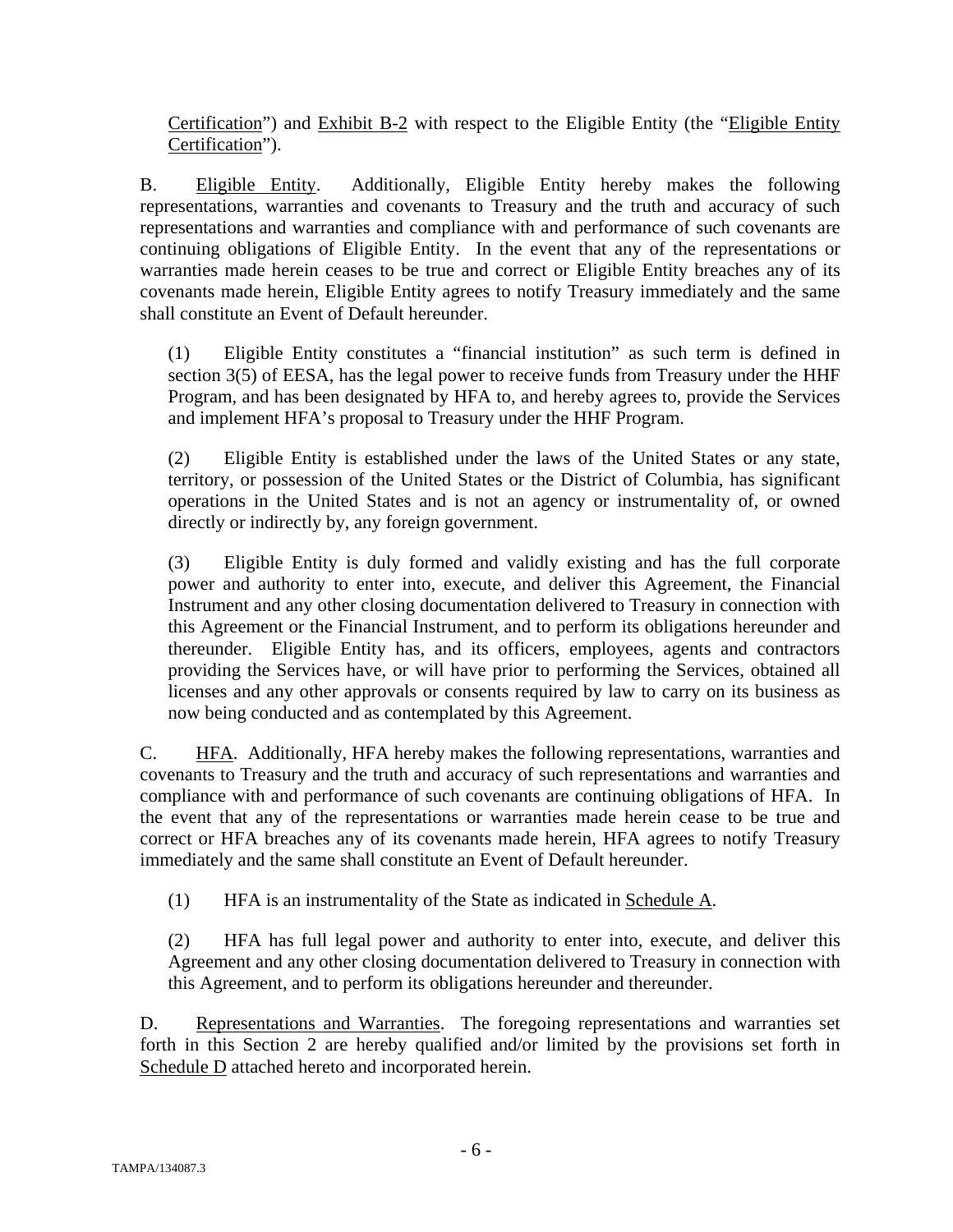# **3. Agreement to Purchase Financial Instrument; Payment of Purchase Price; Grant of Security Interest**

A. Treasury shall purchase, and Eligible Entity shall sell to Treasury, the Financial Instrument that is executed and delivered by Eligible Entity in the form attached hereto as Exhibit A, in consideration for the payment by Treasury of such amount as shall be set forth in Schedule A as the Purchase Price (the "Purchase Price"). Payment of the Purchase Price by Treasury shall be made in draws (each, a "Capital Draw" and collectively, the "Capital Draws"). In order to make a Capital Draw, Eligible Entity shall submit to Treasury and its designee a request for payment (a "Capital Draw Request") no less than ten (10) business days prior to the date such Capital Draw is requested to be paid. Notwithstanding anything in the Service Schedules to the contrary, Treasury shall not approve a Capital Draw Request for a Capital Draw in an amount less than 2.5%, or more than 20%, of the Program Participation Cap (defined below). In addition, no Capital Draw Requests shall be approved by Treasury so long as Eligible Entity has HHF Program funds on hand of more than 5% of the Program Participation Cap. The form of Capital Draw Request is attached hereto as Exhibit C.

B. The conditions precedent Treasury's execution and delivery of this Agreement and the payment by Treasury of the first Capital Draw are: (i) HFA's execution and delivery of this Agreement with attached complete and approved Service Schedules, Exhibits and any other closing documents, certificates or legal opinions as shall be required by Treasury to be delivered by HFA; (ii) Eligible Entity's execution and delivery of this Agreement with attached complete and approved Service Schedules, Exhibits, the Financial Instrument and any other closing documents, certificates or legal opinions as shall be required by Treasury to be delivered by Eligible Entity; (iii) the delivery of a legal opinion of counsel to HFA, which may be internal legal counsel, in substantially the form attached hereto as Exhibit D-1; and (iv) the delivery of a legal opinion of counsel to Eligible Entity, which may be internal legal counsel, in substantially the form attached hereto as Exhibit D-2.

C. The conditions precedent to payment by Treasury of any subsequent Capital Draws are: (i) delivery to Treasury and its designee of an executed and completed Capital Draw Request using the form attached hereto as Exhibit C, without modification other than completing requested information fields, and any certifications or information as may be required by Treasury or its designee; (ii) the performance by Eligible Entity of the Services described in the Service Schedules, in accordance with the terms and conditions of this Agreement, to the satisfaction of Treasury; and (iii) the satisfaction by HFA and Eligible Entity of such other obligations as are set forth in this Agreement.

D. The value of this Agreement is limited to the amount set forth in Schedule  $\overline{A}$  as the Purchase Price (the "Program Participation Cap"). Accordingly, the aggregate Purchase Price payable to Eligible Entity under this Agreement with respect to all Services described on the Service Schedules may not exceed the amount of the Program Participation Cap.

E. In the event of a discrepancy or error in the amount of the Purchase Price paid hereunder, at Treasury's election, (i) Eligible Entity shall remit to Treasury the amount of any overpayment within ten (10) business days of receiving a refund request from Treasury,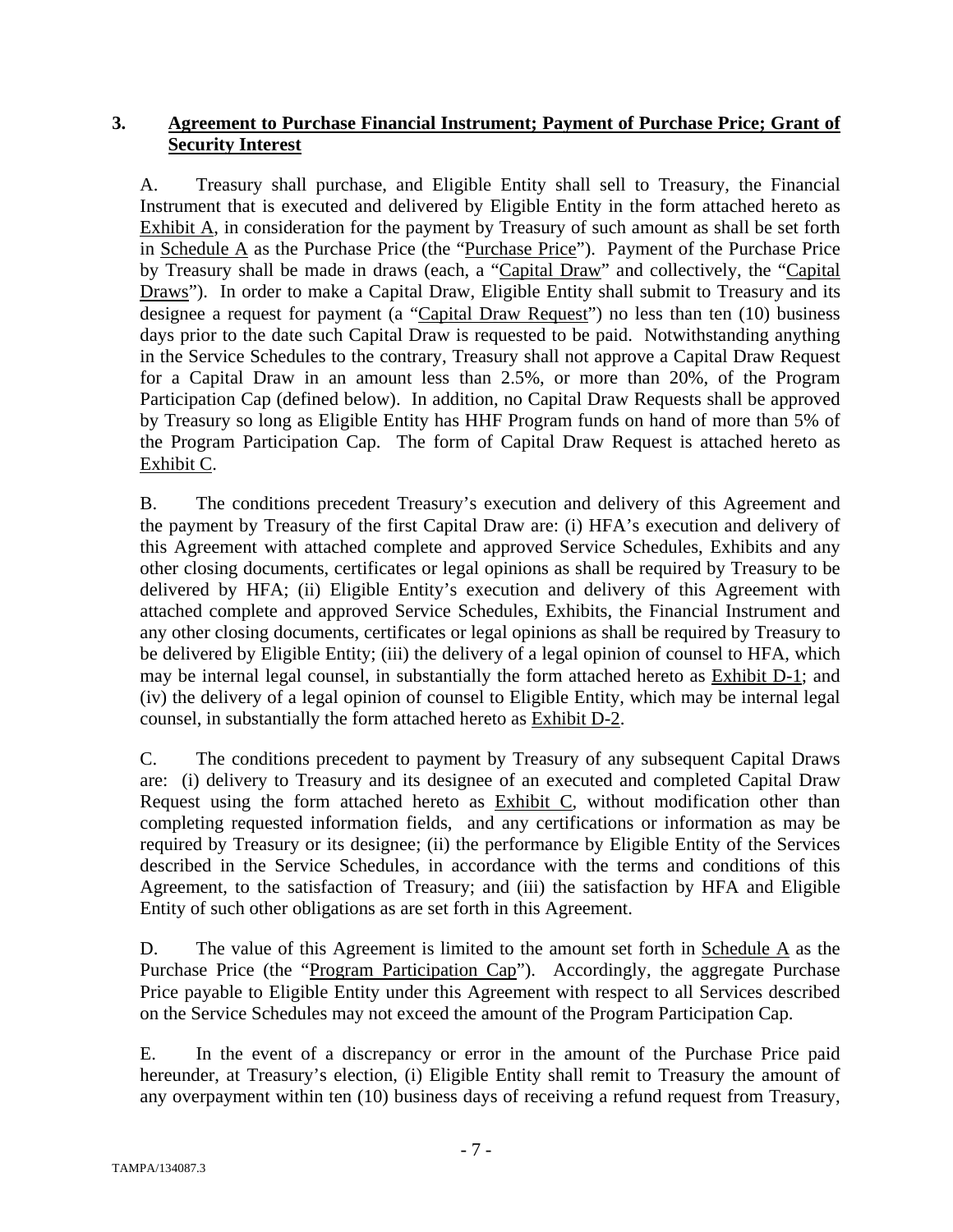or (ii) Treasury may offset the amount of the overpayment against the next Capital Draw, upon written notice to Eligible Entity. It is understood that HFA shall not be required to advance any funds pursuant to this subsection.

F. At the election of Treasury and with prior notice to Eligible Entity, Treasury may deduct from any amount payable to Eligible Entity any amount that Eligible Entity or HFA is obligated to reimburse Treasury or the United States government.

G. The proceeds of each Capital Draw shall be deposited in an account (the "Depository Account") held by The Bank of New York Mellon or such other depository institution chosen by Treasury in its sole discretion (the "Depository"), the account title, account number and other identifying information for which are provided in Schedule A. The Depository Account shall be used as Eligible Entity's operating account for its performance of the Services and other obligations set forth in the Financial Instrument and this Agreement. As security for the performance of the Services and the other obligations of Eligible Entity under this Agreement and the Financial Instrument, Eligible Entity hereby grants to Treasury a first lien priority security interest in the Depository Account and in any moneys, or investments, if any, held therein. Eligible Entity shall enter into a deposit account control agreement with Treasury and the Depository, in form and substance acceptable to Treasury. Eligible Entity shall file a financing statement (and any continuation thereof required by law to maintain the perfection of the lien) identifying Eligible Entity as "debtor," Treasury as "secured party" and describing the Depository Account in the UCC filing office for perfecting nonpossessory security interests in tangible and intangible personal property of Eligible Entity or such other filing offices as Treasury may require. Copies of all filings and continuation statements shall be provided to Treasury promptly after filing. Funds held in the Depository Account may be invested in: (i) Cash, (ii) bank deposits, (iii) United States Treasury securities with maturities of not more than ninety (90) calendar days, (iv) money market mutual funds that (a) are registered with the SEC and regulated under Rule 2a-7 promulgated under the Investment Company Act of 1940 and (b) invested exclusively in direct obligations of the United States of America or obligations the prompt payment of the principal of and interest on which is unconditionally guaranteed by the United States of America and (v) any other investment approved by Treasury in writing.

# **4. Oversight; Internal Control Program**

A. HFA shall develop and maintain operational and performance metrics and maintain a detailed financial reporting system to track, to the satisfaction of Treasury, homeowners receiving assistance from Eligible Entity, including metrics used to measure the effectiveness of the Services against the stated objectives of Treasury and HFA pursuant to the Service Schedules. Such information shall be compiled into a report in a form that will be provided by Treasury and may be modified from time to time as Treasury determines (the "Performance Report"); provided that Treasury, in its sole discretion, may modify the form of the Performance Report at any time. HFA shall submit the Performance Report to Treasury or its designee on a periodic basis and as otherwise requested by Treasury and shall also post the completed Performance Report to its website quarterly (based on a calendar year) by the fifteenth (15th) day of the second month following the end of such quarter. Treasury, in its sole discretion, may request that HFA modify its performance criteria or seek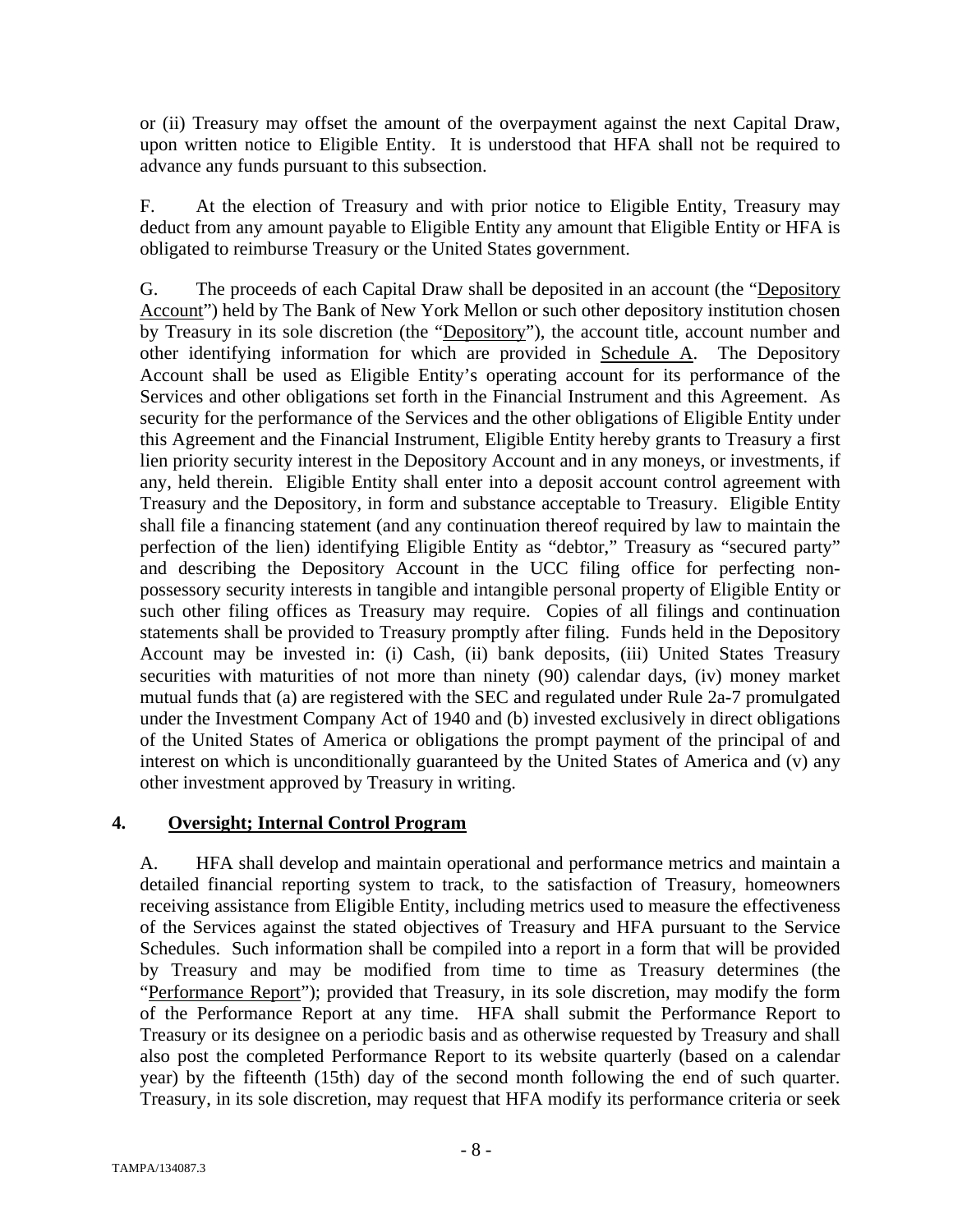additional metrics as necessary. Treasury may make any or all data reported by HFA available to the public. It is Treasury's policy not to release personal indentifying information in its possession unless required to do so by law.

B. Eligible Entity shall develop, enforce and review on a quarterly basis for effectiveness, an internal control program designed to minimize the risk of fraud, mitigate conflicts of interest, maximize operational efficiency and effectiveness and ensure effective delivery of Services and compliance with this Agreement, EESA and Applicable Laws to the satisfaction of Treasury (the "Internal Control Program"). The Internal Control Program must include documentation of the control objectives for the Services, the associated control techniques, and mechanisms for testing and validating the controls. Eligible Entity shall monitor its contractors, if any, as part of the Internal Control Program. Eligible Entity shall certify, and provide an independent verification of the effectiveness of the Internal Control Program in accordance with a reporting form that will be provided by Treasury and may be modified from time to time as Treasury determines, at least annually no later than one hundred twenty (120) days after the end of Eligible Entity's fiscal year, including an assessment prior to the initial distribution of funds to perform Services, or at a reasonable time thereafter with the consent of Treasury, to ensure that Eligible Entity has taken appropriate steps to meet the HHF Program objectives. Said independent verification may be provided by a third party contractor or a governmental entity or department of the State so long as such entity or department is separate and distinct from HFA and Eligible Entity (e.g. the State Inspector General). Notwithstanding the foregoing, Eligible Entity shall be permitted to seek approval from Treasury to make a Capital Draw to conduct a pilot or test of certain or all of the Services prior to full launch of the same.

C. HFA and Eligible Entity acknowledge that Treasury may develop and implement practices to monitor and detect fraud related to loan modifications and any other programs contemplated pursuant to the Services and to monitor compliance with applicable consumer protection and fair lending laws, including among other laws, the Applicable Laws. HFA and Eligible Entity covenant that they will fully and promptly cooperate with Treasury's inquiries about any alleged, perceived or actual fraud and comply with any anti-fraud and legal compliance procedures which Treasury may require.

D. HFA and Eligible Entity covenant that they will together develop and implement an internal control program to ensure that HHF Program participants are meeting program requirements; to monitor, detect and prevent loan modification fraud; and to monitor compliance with applicable laws and regulations, including consumer protection and fair lending laws, among other things (the "Internal Antifraud and Compliance Monitoring Program"). The Internal Antifraud and Compliance Monitoring Program shall be developed and complete within ninety (90) days from the Effective Date, unless Treasury, in its sole discretion, consents to an extension of such time period. A copy of the plan for the Internal Antifraud and Compliance Monitoring Program, including, but not limited to, the approach, tools, techniques, staffing, cost and status of and time to implementation shall be submitted to Treasury within the time period set forth in the preceding sentence. HFA and Eligible Entity acknowledge that the Internal Antifraud and Compliance Monitoring Program will be monitored as provided in this Agreement. Each of HFA and Eligible Entity shall notify Treasury in writing if it desires to make any material modifications to its Internal Antifraud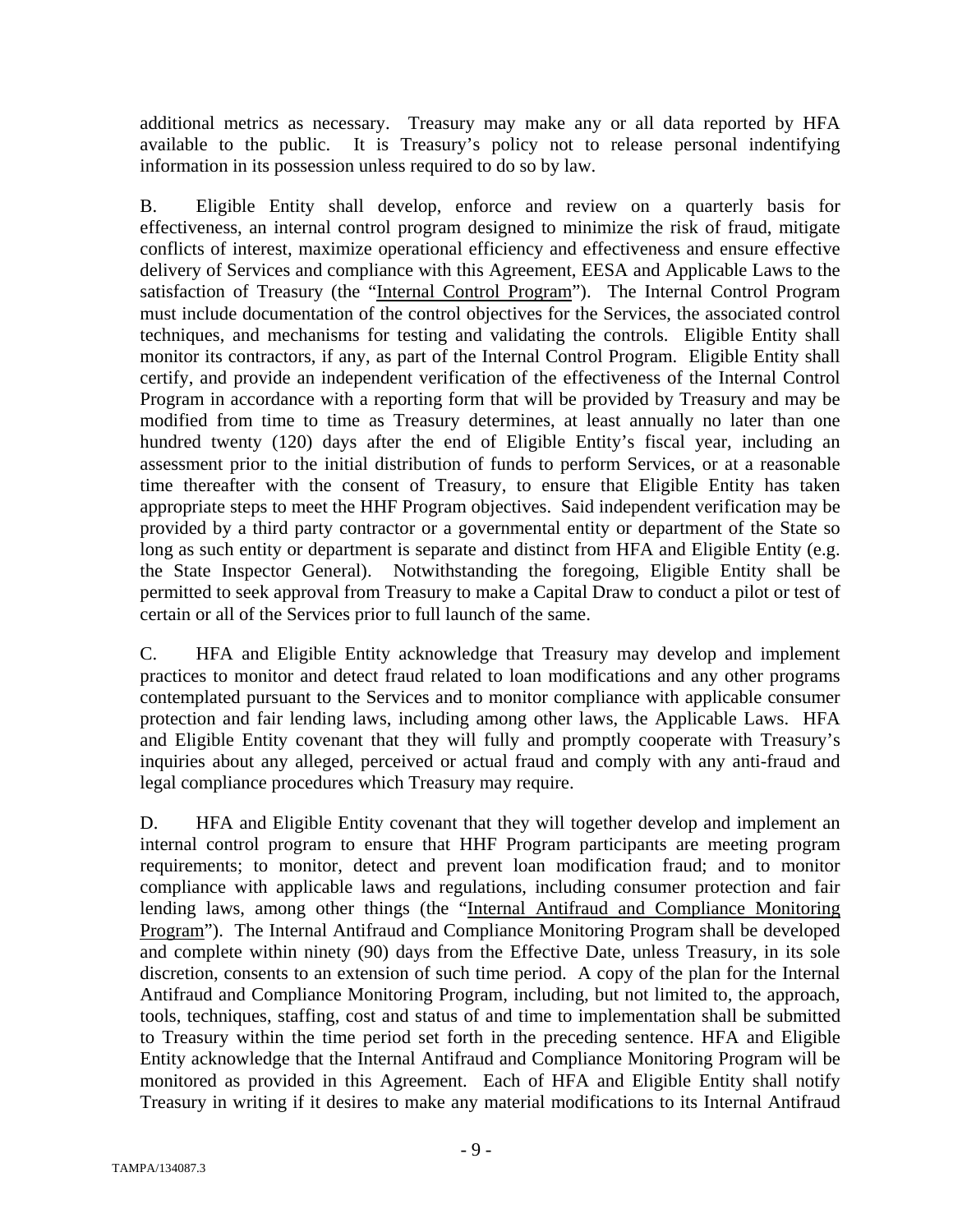and Compliance Monitoring Program and the same shall be subject to Treasury's approval. Additionally, HFA and Eligible Entity shall cooperate with Treasury with respect to its findings and any inquiries based on any review by Treasury or its designee of the Internal Antifraud and Compliance Monitoring Program or the results and data therefrom.

E. HFA and Eligible Entity shall provide Treasury or its designee with access to all internal control reviews and reports that relate to the Services, including those proposed by independent auditing firms, to enable Treasury to examine Eligible Entity and its contractors, if any, for compliance with applicable provisions of EESA, the HHF Program, this Agreement and Applicable Laws. A copy of the reviews and reports will be provided to Treasury upon request.

F. HFA and Eligible Entity shall respond promptly to Treasury's request for information regarding how the Eligible Entity's program(s) described in the Service Schedules will interact with new or changed housing programs funded by EESA's Troubled Asset Relief Program.

G. HFA shall provide annual audited financial statements to Treasury no later than one hundred eighty (180) days after the end of its fiscal year, commencing with the first fiscal year ending after the Effective Date. Eligible Entity shall provide (i) quarterly unaudited financial statements to Treasury no later than forty-five (45) days after the end of each quarter commencing with the first full quarter ending after the Effective Date and (ii) annual audited financial statements to Treasury no later than one hundred twenty (120) days after the end of its fiscal year, commencing with the first fiscal year ending after the Effective Date.

# **5. Term**

A. The term of this Agreement shall begin on the Effective Date and extend to the End of Term or earlier termination of this Agreement by Treasury pursuant to the provisions hereof, or earlier suspension or termination of the Services by Treasury. Notwithstanding the foregoing, it is understood and agreed that certain administrative, monitoring, reporting, compliance and oversight obligations and requirements set forth in this Agreement and the Financial Instrument survive the expiration or termination of this Agreement or End of Term, and that funds are to be reserved as set forth in Schedule C to pay for the cost of the same.

B. This Agreement, or any of the Services implemented under this Agreement, may be terminated by Treasury prior to the end of the Term pursuant to Section 6 below.

# **6. Defaults, Acts of Bad Faith and Early Termination; Remedies for and Effects of Defaults, Acts of Bad Faith and Early Termination**

A. The following constitute events of default by HFA or Eligible Entity under this Agreement (each, an "Event of Default" and, collectively, the "Events of Default"):

(1) HFA or Eligible Entity breaches a covenant under this Agreement or fails to perform or comply with any of its obligations under this Agreement in any material respect, including any additional request made by Treasury as authorized herein, or the Financial Instrument, including, but not limited to, circumstances in which Eligible Entity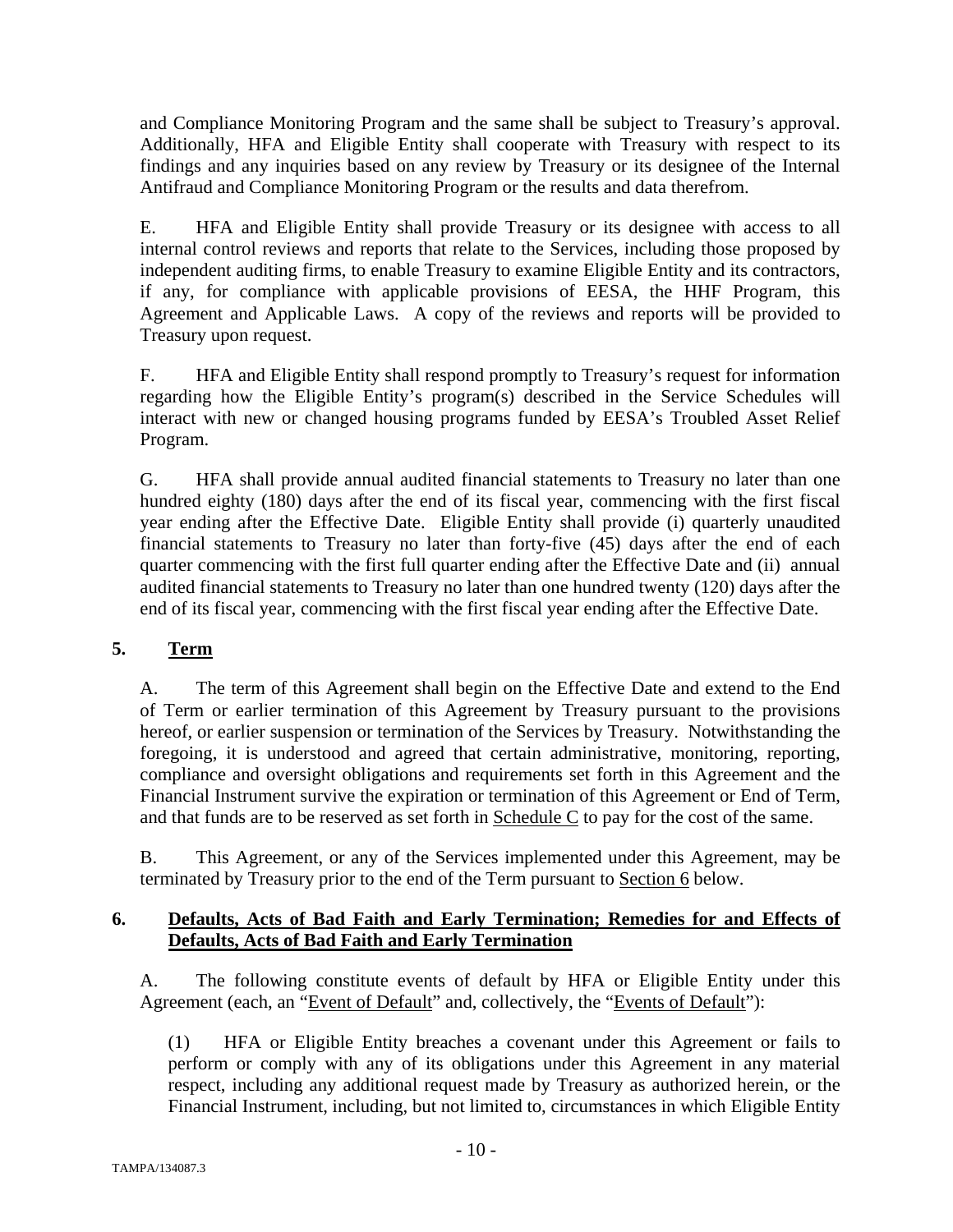fails to ensure that all eligibility criteria and other conditions precedent specified in this Agreement or EESA are satisfied prior to accepting any portion of the Purchase Price and/or effectuating any Services in connection with the HHF Program.

(2) HFA is dissolved or its existence as a unit or instrumentality of state government is terminated (unless HFA's duties, responsibilities and obligations as the state's housing finance agency, including specifically its duties, responsibilities and obligations under this Agreement, are transferred to and assumed by a successor state unit or instrumentality of state government approved by Treasury).

(3) Eligible Entity is dissolved or its legal existence is terminated (unless Eligible Entity's duties, responsibilities and obligations under this Agreement, are transferred to and assumed by a successor entity approved by Treasury).

(4) HFA or Eligible Entity: (a) ceases to do business as a going concern; (b) makes a general assignment for the benefit of, or enters into any arrangement with creditors in lieu thereof; (c) admits in writing its inability to pay its debts as they become due; (d) files a voluntary petition under any bankruptcy or insolvency law or files a voluntary petition under the reorganization or arrangement provisions of the laws of the United States or any other jurisdiction; (e) authorizes, applies for or consents to the appointment of a trustee or liquidator of all or substantially all of its assets; (f) has any substantial part of its property subjected to a levy, seizure, assignment or sale for or by any creditor or governmental agency; or (g) enters into an agreement or resolution to take any of the foregoing actions.

(5) HFA, Eligible Entity, any employee or contractor of HFA or Eligible Entity, or any employee or contractor of HFA's or Eligible Entity's contractors, commits a grossly negligent or reckless act, or willful or intentional misconduct (including, but not limited to, misrepresentation or fraud) in connection with the performance of the Services or this Agreement.

(6) Any representation or warranty made by HFA or Eligible Entity in this Agreement or any other certification provided pursuant to this Agreement, is or becomes false, misleading, incorrect, or incomplete in any material respect.

(7) Any failure to remit overpaid funds to Treasury in accordance with Section 3(D).

(8) An evaluation of performance that includes any specific findings by Treasury that HFA's or Eligible Entity's performance under any performance criteria set forth in the Service Schedules is insufficient.

(9) Any misapplication of, or levy on, funds held in the Depository Account.

(10) An Act of Bad Faith (defined below) involving an HHF Recipient (defined below) occurs, or is believed by Treasury to have occurred, in connection with the Services.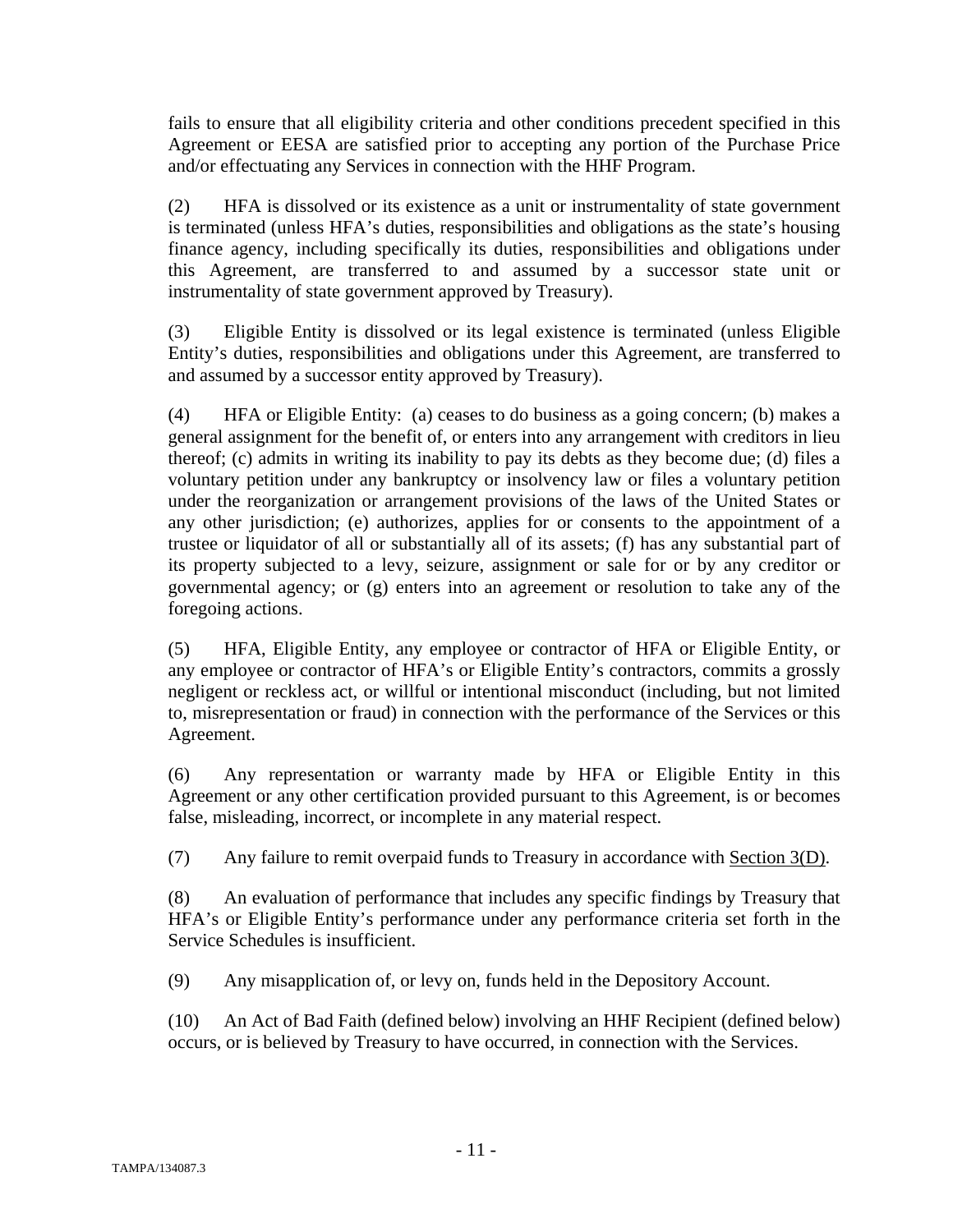B. Treasury, in its sole discretion, may take any or all of the following actions upon the occurrence of an Event of Default:

(1) Treasury may withhold some or all of the Purchase Price until, in Treasury's determination, HFA and/or Eligible Entity (as the case may be) has cured such Event of Default.

(2) Treasury may: (i) reduce the amounts payable to Eligible Entity under Section 3; and/or (ii) obtain repayment of prior payments made to Eligible Entity under Section 3 to the extent that such funds have not been expended or irrevocably committed by Eligible Entity.

(3) Treasury may require HFA and/or Eligible Entity to submit to additional administrative oversight, including, but not limited to, additional compliance controls and quality control reviews.

(4) Treasury may terminate this Agreement and cease its performance hereunder.

(5) Treasury may require HFA and/or Eligible Entity to submit to additional information and reporting requirements with respect to its financial condition and ability to continue to meet its obligations under this Agreement.

C. The following constitute acts of bad faith of servicers, lenders, borrowers, contractors or any other recipient of HHF Program funds (individually, an "HHF Recipient" or collectively "HHF Recipients") in connection with the Services (each, an "Act of Bad Faith" and, collectively, the "Acts of Bad Faith"): an HHF Recipient commits a grossly negligent act, willful or intentional misconduct, a reckless act (including, but not limited to, misrepresentation or fraud), each in connection with any of the Services (including, but not limited to, in connection with such HHF Recipient's response to questionnaires, the execution or delivery to HFA or Eligible Entity or Treasury of any of the agreements relating to such HHF Recipient's participation in the HHF Program and the production of supporting documentation therefor and in connection with any audit or review by Treasury, its attorneys, auditors or other consultants for compliance with the HHF Program requirements).

D. Treasury, in its sole discretion, may take any or all of the following actions if an Act of Bad Faith involving an HHF Recipient occurs, or is believed by Treasury to have occurred, in connection with the Services:

(1) Treasury may withhold all or any portion of the Purchase Price until, in Treasury's determination, the Act of Bad Faith has been cured or otherwise remedied to Treasury's satisfaction.

(2) Treasury may: (i) reduce the amounts payable to Eligible Entity under Section 3; (ii) obtain repayment of any or all prior payments made to Eligible Entity under Section 3 to the extent that such funds have not been expended or irrevocably committed by HFA or Eligible Entity; and/or (iii) work with Eligible Entity to obtain repayment from the HHF Recipients who have committed the Act of Bad Faith.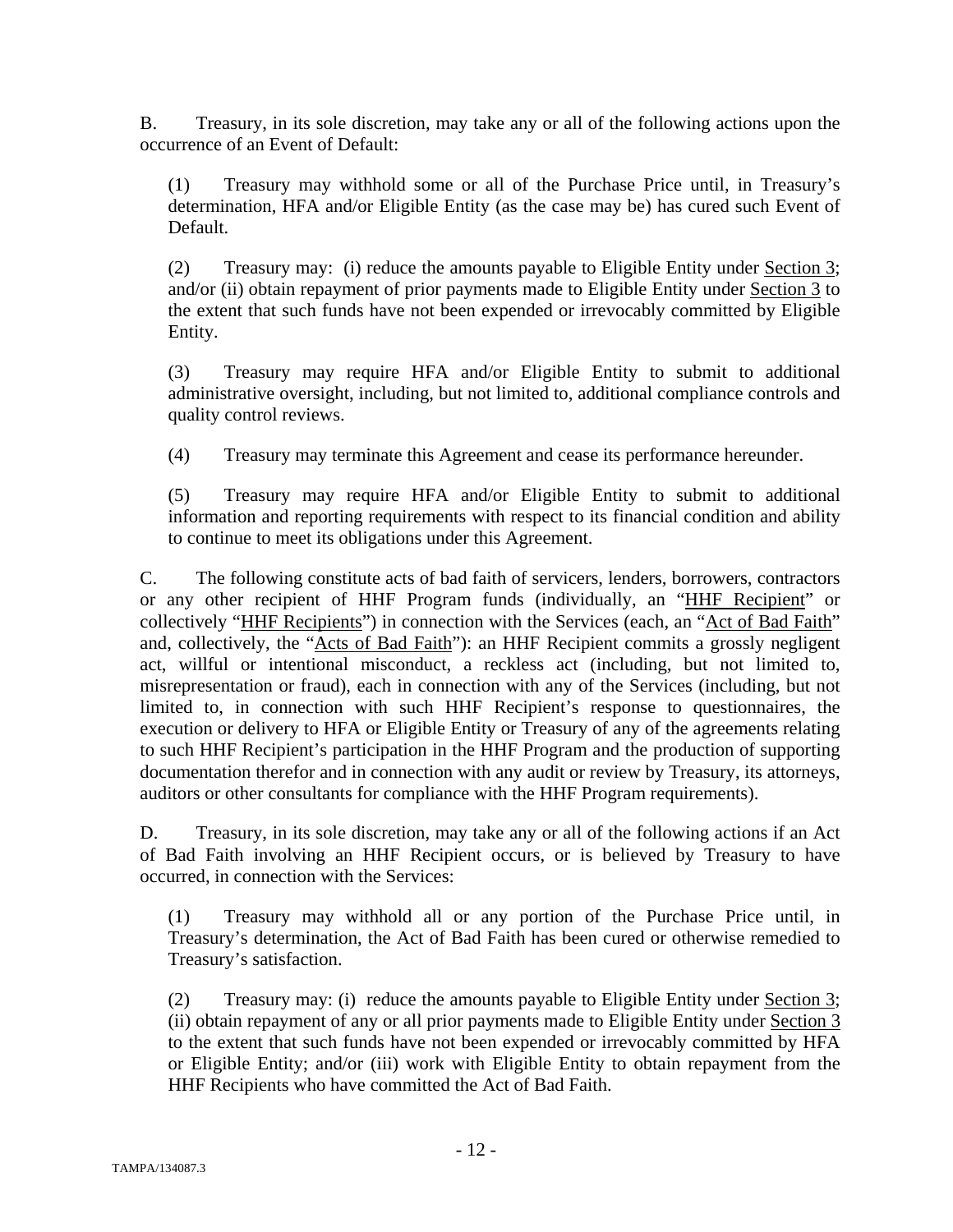(3) Treasury may require HFA or Eligible Entity to submit to additional administrative oversight, including, but not limited to, additional compliance controls and quality control reviews.

(4) Treasury may terminate this Agreement and cease its performance hereunder if Treasury believes that Acts of Bad Faith occur on a recurring basis, are widespread among the HHF Recipients, or occur in combination or in connection with one or more Events of Default by HFA or Eligible Entity.

(5) Treasury may require HFA and/or Eligible Entity to submit to additional information and reporting requirements with respect to its financial condition and ability to continue to meet its obligations under this Agreement.

E. In addition to the termination rights set forth above, Treasury may terminate this Agreement immediately upon written notice to Eligible Entity:

(1) in the event of a merger, acquisition, sale of substantially all assets or other change of control of Eligible Entity;

(2) in the event that a material term of this Agreement is determined to be prohibited or unenforceable as referred to in Section 13.C; or

(3) in the event the Financial Instrument is deemed to be unenforceable in its entirety.

F. In the event that this Agreement is terminated in connection with an Event of Default by HFA or Eligible Entity, no portion of the Purchase Price will be paid to Eligible Entity subsequent to termination.

G. Treasury may reduce the amounts payable to Eligible Entity under Section 3, or obtain repayment of prior Capital Draws made, in connection with: (a) an evaluation of HFA's and Eligible Entity's performance that includes any specific findings that HFA's or Eligible Entity's performance under any performance criteria set forth in the Service Schedules is materially insufficient, or (b) any failure by HFA or Eligible Entity to comply materially with any directive issued by Treasury with respect to documents or data requested, findings made, or remedies established, by Treasury in conjunction with such performance criteria or other HHF Program requirements; provided, however, Treasury will seek to obtain repayment of prior Capital Draws made under Section 3 only with respect to Services that are determined by Treasury to have been impacted by, or that Treasury believes may have been, or may be, impacted by, the findings giving rise to this remedy. Treasury may initially avail itself of this remedy in lieu of a specific declaration of an Event of Default; provided, however, that doing so shall not preclude Treasury from later declaring an Event of Default or exercising any other rights or remedies otherwise available to it under this Section 6, or at law or in equity, in connection with the event giving rise to this remedy, or any future events giving rise to this remedy. Notwithstanding anything in this Agreement to the contrary, Treasury may withhold payment of all or a portion of the Purchase Price if it determines, in its sole discretion, that Eligible Entity is incapable of performing the Services. It is understood that HFA shall not be required to advance or repay funds to Treasury unless and only to the extent that, HFA has received HHF Program funds from Eligible Entity and the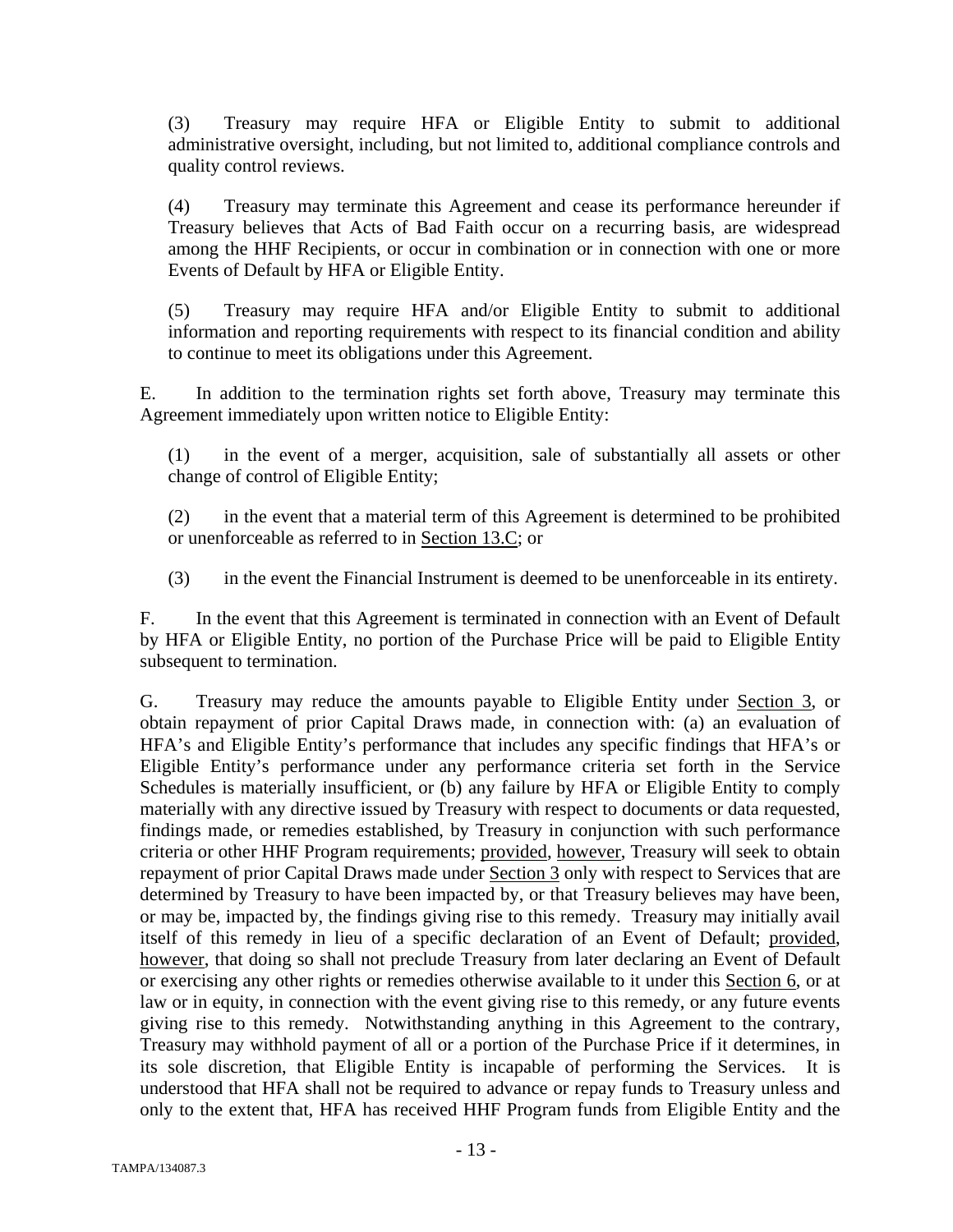same would not cause HFA to violate state law or its enabling legislation or governing documents, as applicable, to do so.

H. The remedies available to Treasury upon an Event of Default or an Act of Bad Faith under this Section are cumulative and not exclusive; further, these remedies are in addition to, and not in lieu of, any other remedies available to Treasury at law or in equity.

I. In the event of the expiration or termination of this Agreement or any Service implemented under this Agreement under any circumstances, HFA, Eligible Entity and Treasury agree to cooperate with one another on an ongoing basis to ensure an effective and orderly wind-down of the Services, including the provision of any information, reporting, records and data required hereunder by Treasury.

J. Notwithstanding any provision to the contrary in this Agreement, temporary or permanent forbearance on Capital Draws of funds by the Eligible Entity shall not, in and of itself, constitute an Event of Default or an Act of Bad Faith by the HFA or the Eligible Entity nor trigger a demand for repayment under this Section. The HFA or the Eligible Entity shall provide Treasury with timely notice of any determination that such forbearance is necessary and in such event Treasury may elect to reduce the Purchase Price to the aggregate of Capital Draw Requests funded to date plus an amount for Administrative Expenses reasonably required to comply with the surviving terms of this Agreement.

# **7. Governing Law; Venue**

This Agreement shall be governed by and construed under Federal law and not the law of any state or locality, without reference to or application of the conflicts of law principles; provided, however, that the powers and authority of the HFA shall be governed by and construed in accordance with the laws of its state. Any and all disputes between the parties that cannot be settled by mutual agreement shall be resolved solely and exclusively in the United States Federal courts located within the District of Columbia. All parties hereto consent to the jurisdiction and venue of such courts and irrevocably waive any objections thereto.

# **8. Notices**

All legal notices, reports, requests, demands and other communications under this Agreement shall be in writing and referred to each party's point of contact or to such other point of contact at such other address as may be designated in writing by such party. Notices, reports, requests, demands and other communications sent to Treasury shall be sent by email to all of the email addresses listed below. Performance Reports and Capital Draw Requests shall be sent to Bank of New York Mellon only by email at the address listed below. The names and addresses of HFAs and Eligible Entity's points of contact are set forth in Schedule A. All such notices under this Agreement sent to HFA or Eligible Entity shall be considered received: (a) when personally delivered; (b) when delivered by commercial overnight courier with verification receipt; (c) three (3) days after having been sent, postage prepaid, via certified mail, return receipt requested; or (d) upon sending an email.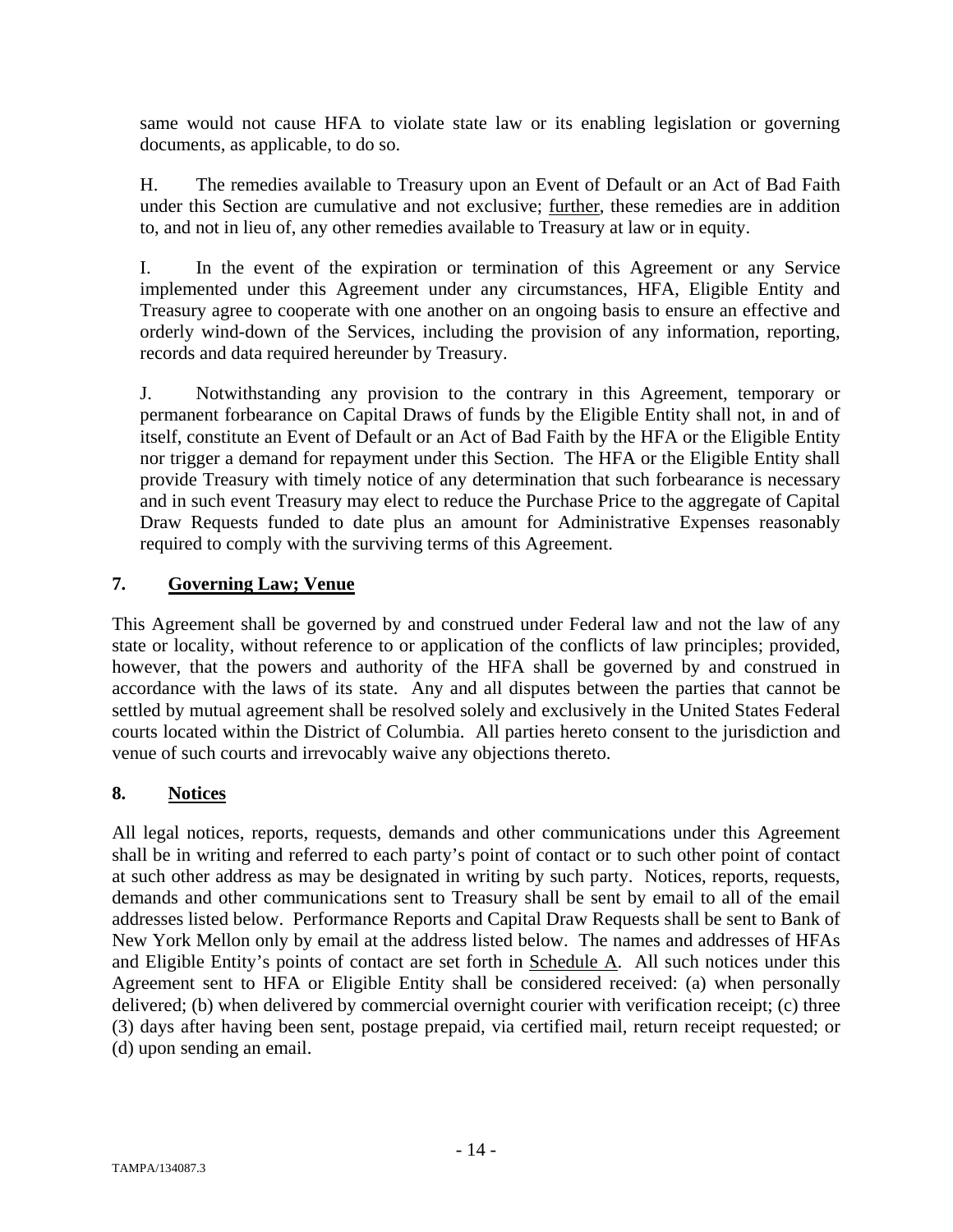| <b>Treasury Email Addresses:</b> | OFSChiefCounselNotices@do.treas.gov |
|----------------------------------|-------------------------------------|
|                                  | HFAInnovation@do.treas.gov          |
|                                  | tarp.compline@do.treas.gov          |

Bank of New York Mellon: tarpcppclosing@bnymellon.com

## **9. Modifications**

A. Subject to Section 9.B., modifications to this Agreement shall be in writing and signed by Treasury, HFA and Eligible Entity.

B. Treasury reserves the right to unilaterally modify or supplement the terms and provisions of this Agreement that relate (as determined by Treasury, in its discretion) to the compliance and performance requirements of the HHF Program, and/or to technical, administrative, or procedural matters or compliance and reporting requirements that may impact the administration of the HHF Program. For the avoidance of doubt, reasonable incremental administrative expenses of the HFA or Eligible Entity associated with such a modification or supplement shall be Permitted Expenses.

C. In the event that Treasury agrees that (i) Eligible Entity may provide additional services under the HHF Program (a "New Service"), or (ii) the Services described in the Service Schedules shall be modified in any way, a replacement service schedule describing such additional or modified services, in substantially the form of the Service Schedules shall be executed and delivered by Eligible Entity. Concurrently with the delivery of such service schedule, HFA and Eligible Entity shall execute and deliver any such certificates, documents and/or legal opinions as may be required by Treasury. No additions, modifications or amendments to the Services shall be made without Treasury's prior approval. Additionally, Eligible Entity may not propose any New Service after September 1, 2010 without Treasury's and the Office of Management and Budget's consent, which may be withheld in either party's sole discretion.

# **10. Publicity**

HFA and Eligible Entity shall consult with Treasury to develop a communication and outreach strategy to ensure that any public messages related to the Services is consistent with the intent of the HHF Program. HFA, Eligible Entity and their respective affiliates, subcontractors or servicers shall notify Treasury at least two (2) business days in advance and provide a copy of any proposed press releases (or other public statements) that refers to the HHF Program, their participation therein or the results thereof. Treasury shall have the right to object to or modify such press release or statement, in its sole discretion. In the event Treasury does not respond to the press release or statement within such two (2) business day period then it shall be deemed permissible to publish. This Section shall survive the termination or expiration of this Agreement.

# **11. Limitation of Liability**

IN NO EVENT SHALL TREASURY, OR ITS OFFICERS, EMPLOYEES, AGENTS OR AFFILIATES BE LIABLE TO ELIGIBLE ENTITY WITH RESPECT TO THE SERVICES OR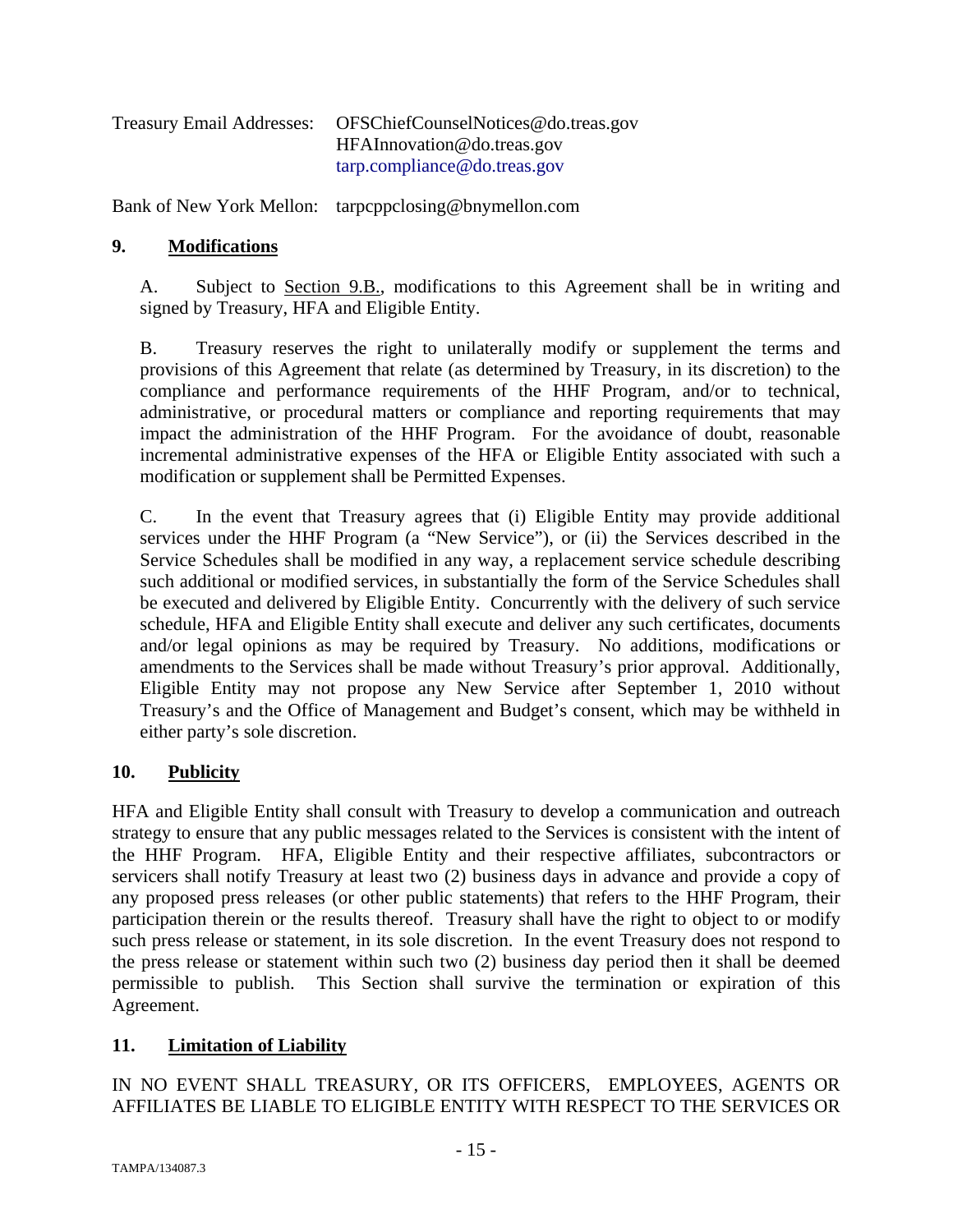THIS AGREEMENT, OR FOR ANY ACT OR OMISSION OCCURRING IN CONNECTION WITH THE FOREGOING, FOR ANY DAMAGES OF ANY KIND, INCLUDING, BUT NOT LIMITED TO DIRECT DAMAGES, INDIRECT DAMAGES, LOST PROFITS, LOSS OF BUSINESS, OR OTHER INCIDENTAL, CONSEQUENTIAL, SPECIAL OR PUNITIVE DAMAGES OF ANY NATURE OR UNDER ANY LEGAL THEORY WHATSOEVER, EVEN IF ADVISED OF THE POSSIBILITY OF SUCH DAMAGES AND REGARDLESS OF WHETHER OR NOT THE DAMAGES WERE REASONABLY FORESEEABLE; PROVIDED, HOWEVER, THAT THIS PROVISION SHALL NOT LIMIT TREASURY'S OBLIGATION TO REMIT PURCHASE PRICE PAYMENTS TO ELIGIBLE ENTITY IN ACCORDANCE WITH THIS AGREEMENT.

# **12. Indemnification**

HFA and Eligible Entity agree respectively as set forth on Schedule E attached hereto and incorporated herein.

# **13. Miscellaneous**

A. The recitals set forth at the beginning of this Agreement are true and accurate and are incorporated herein by this reference.

B. This Agreement is not a Federal procurement contract and is therefore not subject to the provisions of the Federal Property and Administrative Services Act (41 U.S.C. §§ 251- 260), the Federal Acquisition Regulations (48 CFR Chapter 1), or any other Federal procurement law.

C. Any provision of this Agreement that is determined to be prohibited or unenforceable in any jurisdiction shall, as to such jurisdiction, be ineffective to the extent of such prohibition or unenforceability without invalidating the remaining provisions of this Agreement, and no such prohibition or unenforceability in any jurisdiction shall invalidate such provision in any other jurisdiction.

D. Failure on the part of Treasury to insist upon strict compliance with any of the terms hereof shall not be deemed a waiver, nor will any waiver hereunder at any time be deemed a waiver at any other time. No waiver will be valid unless in writing and signed by an authorized officer of Treasury. No failure by Treasury to exercise any right, remedy, or power hereunder will operate as a waiver thereof or operate as a course of dealing as to which Eligible Entity may justifiably rely. The rights, remedies, and powers provided herein are cumulative and not exhaustive of any rights, remedies, and powers provided by law.

E. This Agreement shall inure to the benefit of and be binding upon the parties to this Agreement, and their permitted successors-in-interest. Treasury shall be permitted to assign its interest in this Agreement without the prior consent of HFA or Eligible Entity. Neither HFA, nor Eligible Entity shall be permitted to assign its interest in this Agreement without the prior written consent of Treasury, which may be withheld in Treasury's sole discretion.

F. This Agreement may be executed in two or more counterparts (and by different parties on separate counterparts), each of which shall be an original, but all of which together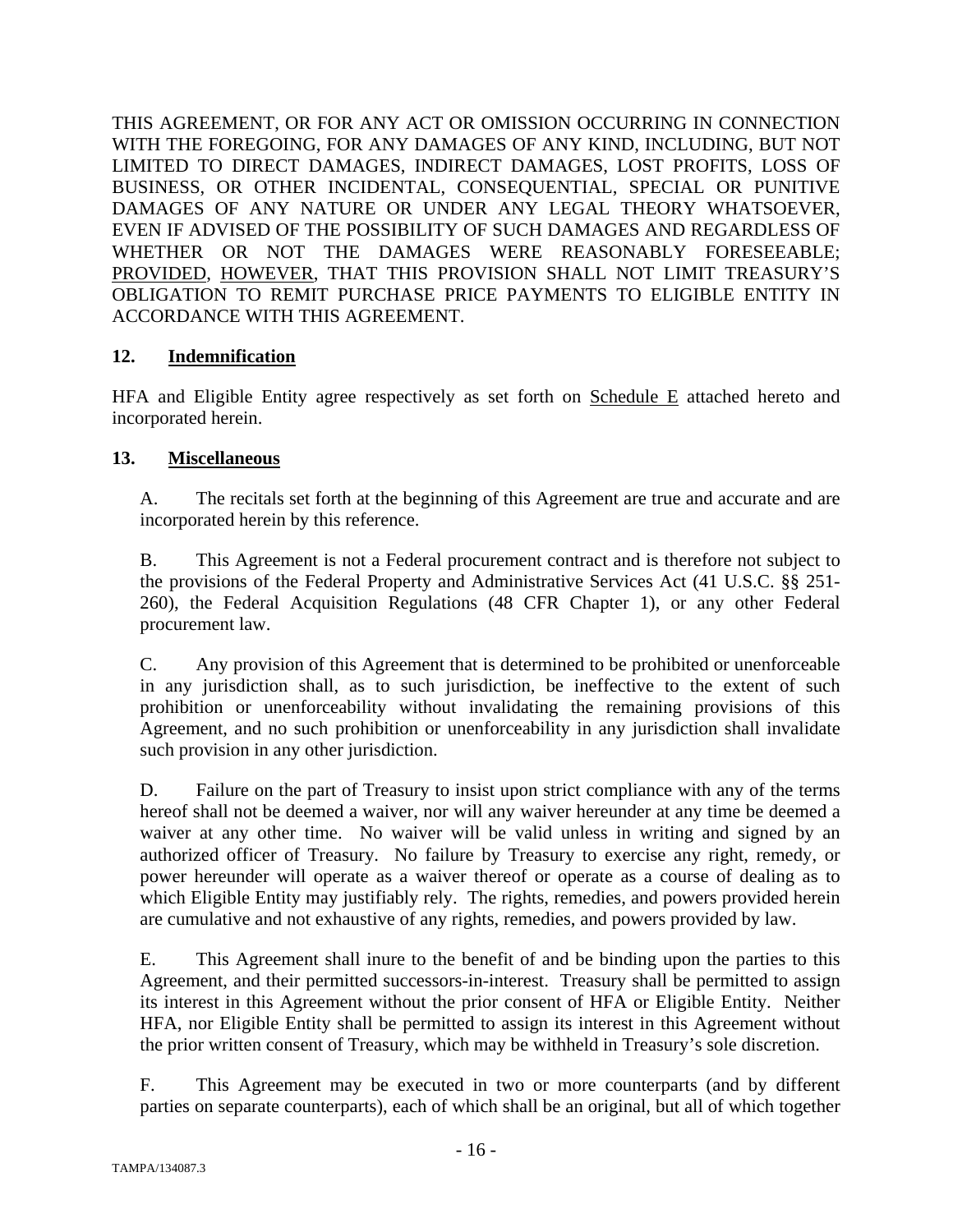shall constitute one and the same instrument. Facsimile or electronic copies of this Agreement, together with the Financial Instrument, the Service Schedules, and any certifications provided hereunder, shall be treated as originals for all purposes.

G. This Agreement, together with the Financial Instrument, Service Schedules, and the Certifications, constitutes the entire agreement of the parties with respect to the subject matter hereof.

H. Any provisions of this Agreement (including all documents incorporated by reference thereto) that contemplate their continuing effectiveness, including, but not limited to, Sections 2, 3, 4, 7, 10, 11, 12 and 13 of this Agreement, and the Financial Instrument, and any other provisions (or portions thereof) in this Agreement that relate to, or may impact, the ability of Treasury to fulfill its responsibilities in connection with the HHF Program, shall survive the expiration or termination of this Agreement.

# **14. Defined Terms; Incorporation by Reference**

A. All references to this "Agreement" necessarily include, in all instances, this Agreement and all documents, exhibits and schedules incorporated into this Agreement by reference, whether or not so noted contextually, and all amendments and modifications thereto. Specific references throughout this Agreement to individual documents that are incorporated by reference into this Agreement are not inclusive of any other documents that are incorporated by reference, unless so noted contextually.

B. The term "Effective Date" means the date indicated as the Closing Date on Schedule A.

C. Exhibit A - Form of Financial Instrument, Exhibits B-1 and B-2 - Forms of Certification, Exhibit C - Form of Capital Draw Request, Exhibit D-1 - Form of Legal Opinion - HFA, Exhibit D-2 - Form of Legal Opinion - Eligible Entity (in each case, in form and, upon completion, in substance), Schedule A - Basic Information, Schedule B - Service Schedules, Schedule C - Permitted Expenses, Schedule D - Qualifications to Representations and Warranties, Schedule E - Indemnification, including all amendments and modifications thereto, are incorporated into this Agreement by this reference and given the same force and effect as though fully set forth herein.

# [SIGNATURE PAGE FOLLOWS; REMAINDER OF PAGE INTENTIONALLY LEFT BLANK]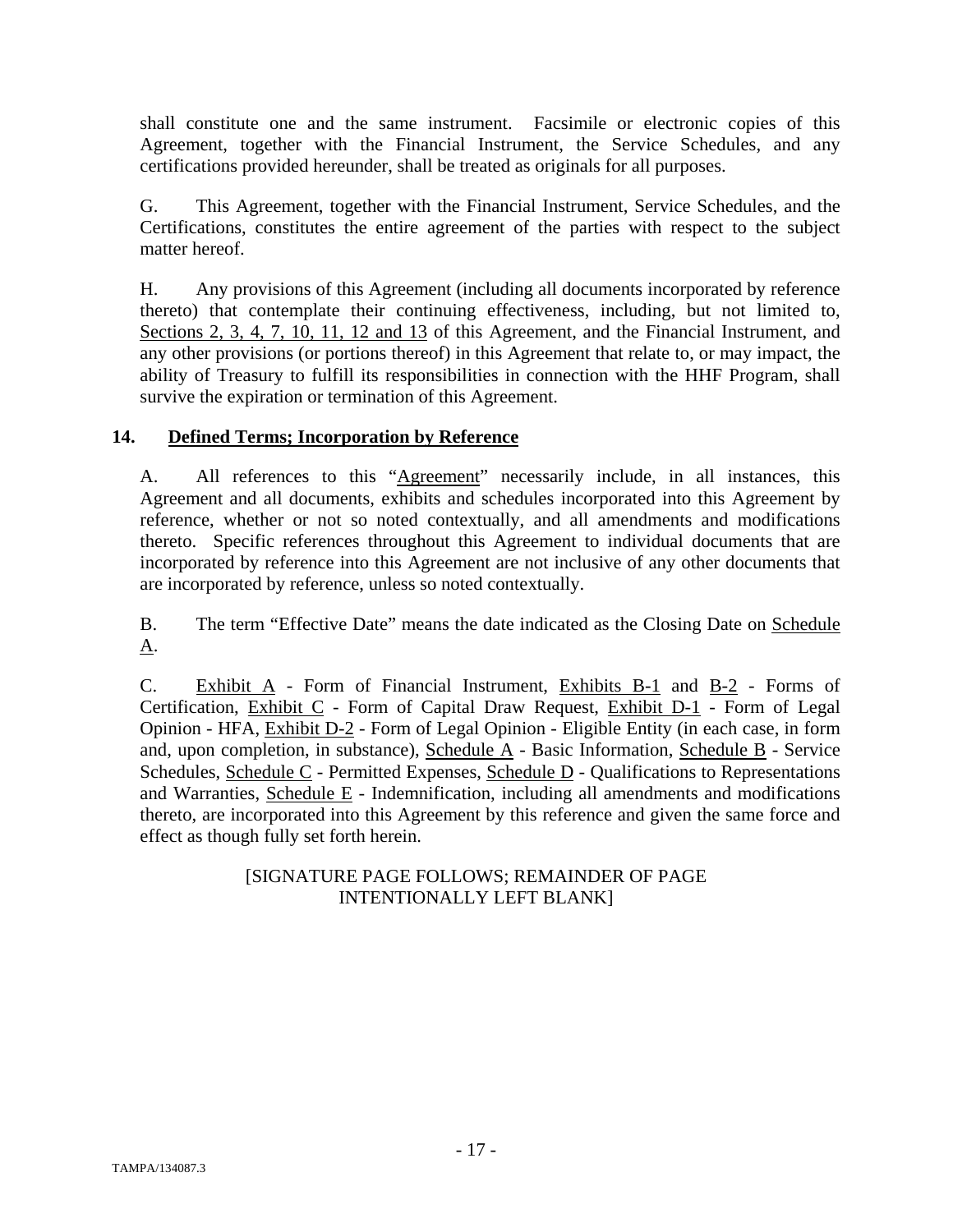**In Witness Whereof**, HFA, Eligible Entity and Treasury by their duly authorized officials hereby execute and deliver this Commitment to Purchase Financial Instrument and HFA Participation Agreement as of the Effective Date.

#### **HFA**: **TREASURY**:

DISTRICT OF COLUMBIA HOUSING FINANCE AGENCY

UNITED STATES DEPARTMENT OF THE **TREASURY** 

By: <u>/s/ Harry D. Sewell</u> By:<br>Name: Harry D. Sewell By:

Name: Herbert M. Allison, Jr. Title: Executive Director Title: Assistant Secretary for Financial Stability

#### **ELIGIBLE ENTITY**:

DISTRICT OF COLUMBIA HOUSING FINANCE AGENCY

By: /s/ Harry D. Sewell Name: Harry D. Sewell Title: Executive Director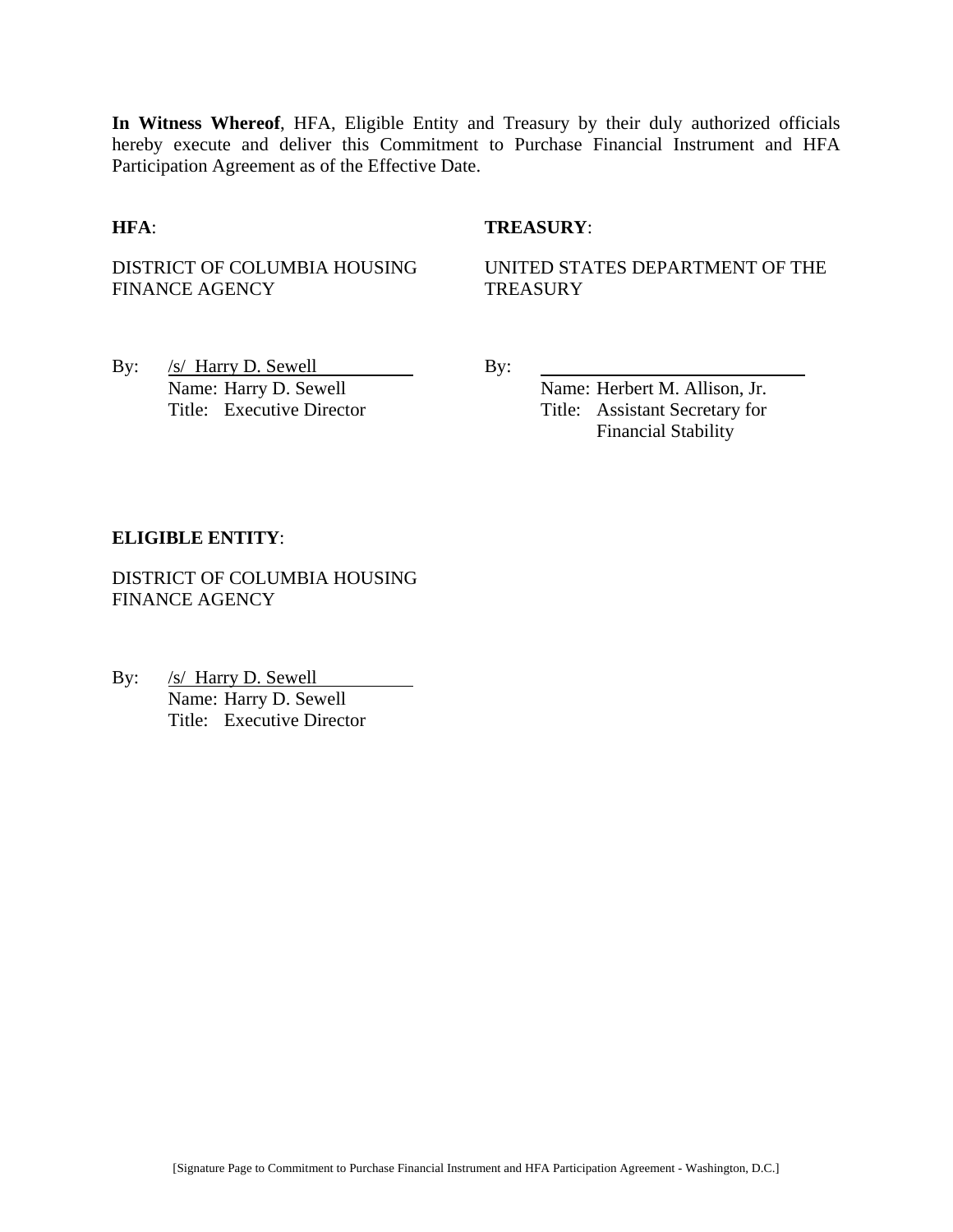**In Witness Whereof,** HFA, Eligible Entity and Treasury by their duly authorized officials hereby execute and deliver this Commitment to Purchase Financial Instrument and HFA Participation Agreement as of the Effective Date.

**HFA:**

#### **TREASURY:**

DISTRICT OF COLUMBIA HOUSING FINANCE AGENCY

TREASURY

By:

Name: Title:

By:

Name: Herbert M. Allison, Jr. Title: Assistant Secretary for Financial Stability

UNITED STATES DEPARTMENT OF THE

#### **ELIGIBLE ENTITY:**

DISTRICT OF COLUMBIA HOUSING FINANCE AGENCY

By:

Name: Title: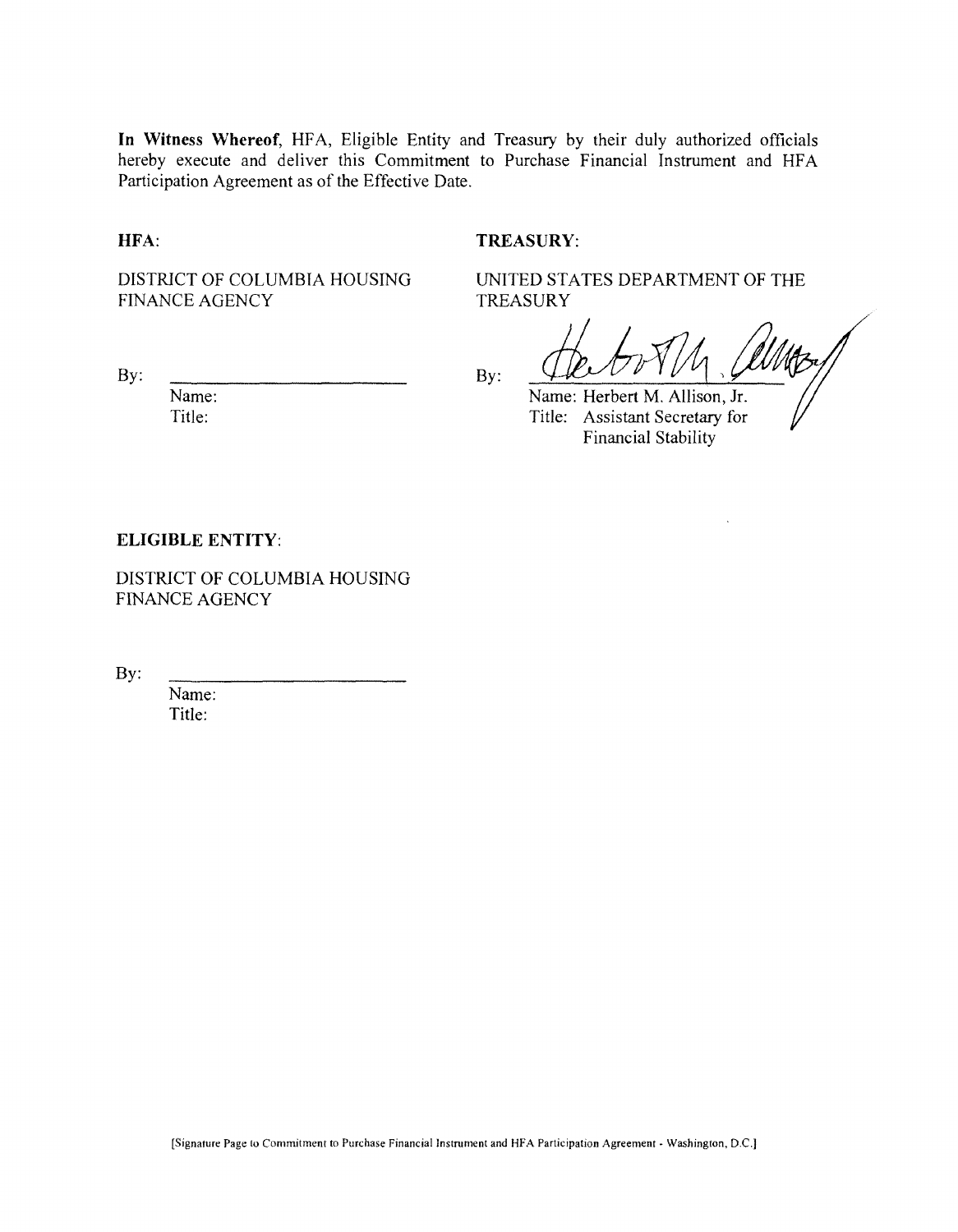# **EXHIBITS AND SCHEDULES**

- Exhibit A Form of Financial Instrument
- Exhibit B-1 Form of HFA Certification
- Exhibit B-2 Form of Eligible Entity Certification
- Exhibit C Form of Capital Draw Request
- Exhibit D-1 Form of Legal Opinion HFA
- Exhibit D-2 Form of Legal Opinion Eligible Entity
- Schedule A Basic Information
- Schedule B Service Schedules
- Schedule C Permitted Expenses
- Schedule D Qualifications to Representations and Warranties
- Schedule E Indemnification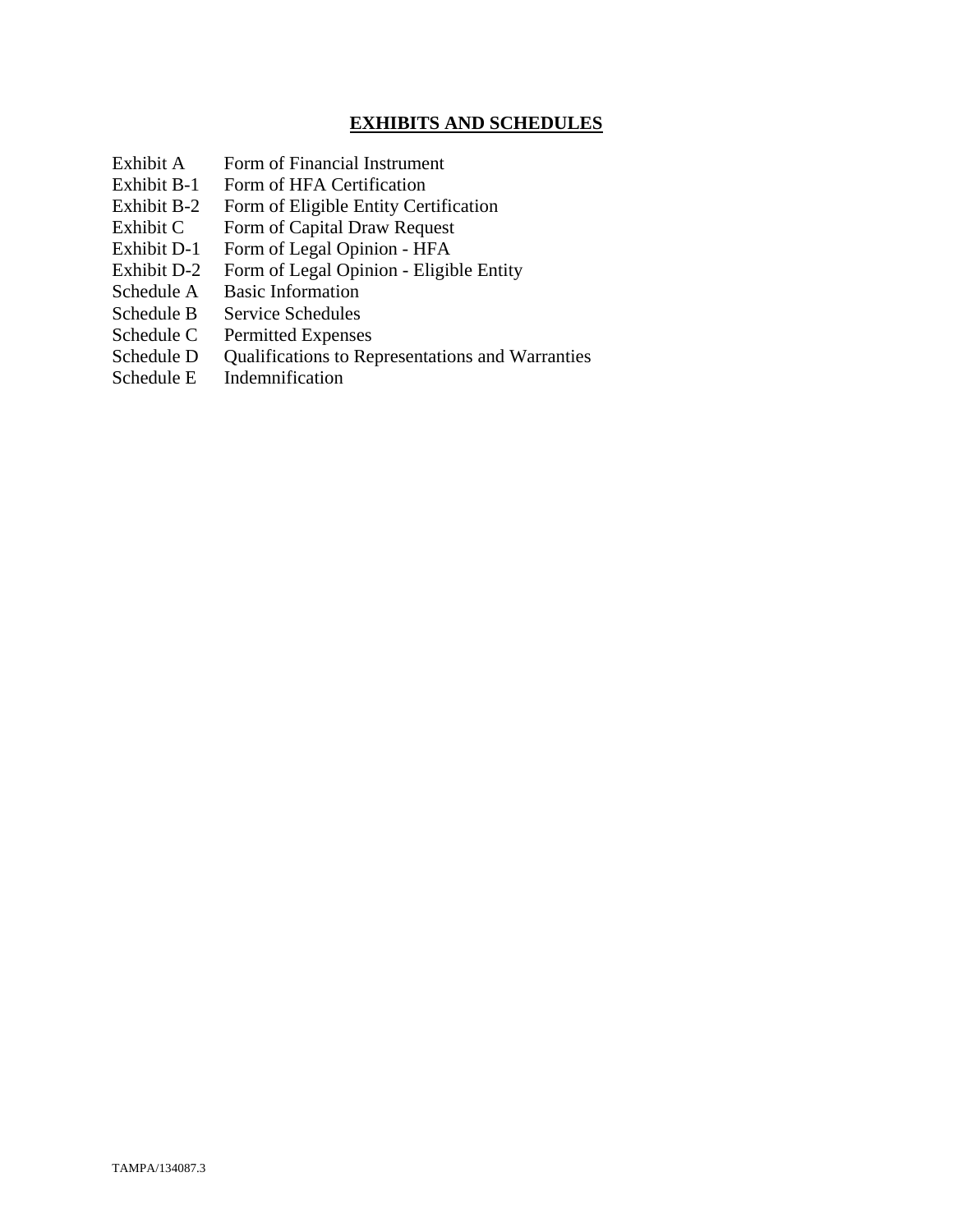## **EXHIBIT A**

## **FORM OF FINANCIAL INSTRUMENT**

This Financial Instrument is delivered by the undersigned party ("Eligible Entity") as provided in Section 1 of the Commitment to Purchase Financial Instrument and HFA Participation Agreement (the "Agreement"), entered into as of the Effective Date, by and among the United States Department of the Treasury ("Treasury"), the party designated as HFA in the Agreement ("HFA") and Eligible Entity. This Financial Instrument is effective as of the Effective Date. All of the capitalized terms that are used but not defined herein shall have the meanings ascribed to them in the Agreement.

For good and valuable consideration, the receipt and sufficiency of which are hereby acknowledged, Eligible Entity agrees as follows:

- 1. Eligible Entity Obligation; Purchase Price Consideration.
	- (a) Eligible Entity shall perform all Services described in the Service Schedules in consideration for the Purchase Price described in subsection (b) below, in accordance with the terms and conditions of the Agreement, to the satisfaction of Treasury. The conditions precedent to the payment by Treasury of the Purchase Price with respect to the Services are set forth in Section 3(B) of the Agreement.
	- (b) This Financial Instrument is being purchased by Treasury pursuant to Section 3 of the Agreement through the payment by Treasury of various payments referred to collectively in the Agreement as the "Purchase Price". This Financial Instrument is being purchased by Treasury in connection with Eligible Entity's participation in the Housing Finance Agency Innovation Fund for the Hardest Hit Housing Markets program (the "HHF Program") created under the Emergency Economic Stabilization Act of 2008 (P.L. 110-343), as amended, as the same may be amended from time to time ("EESA").
- 2. Repayment of Purchase Price. In the event a recipient of HHF Program funds repays any or all of the funds received from Eligible Entity in connection with the Services, Eligible Entity shall use such funds as follows:
	- (a) First, if such funds are repaid on or prior to December 31, 2017, Eligible Entity may use such repaid funds to continue to provide Services to other eligible homeowners up to and including December 31, 2017 or retain such repaid funds to fund the Permitted Expenses to the extent the full amount as indicated on Schedule C to the Agreement has not been drawn from Treasury pursuant to Section 3(A) of the Agreement. Any repaid funds retained by Eligible Entity to fund Permitted Expenses shall correspondingly reduce the amount that Eligible Entity may draw from Treasury pursuant to Section 3(A) of the Agreement to fund Permitted Expenses.
	- (b) Second, if such funds are repaid on or prior to December 31, 2017 and Eligible Entity is no longer providing the Services to new homeowners and the Permitted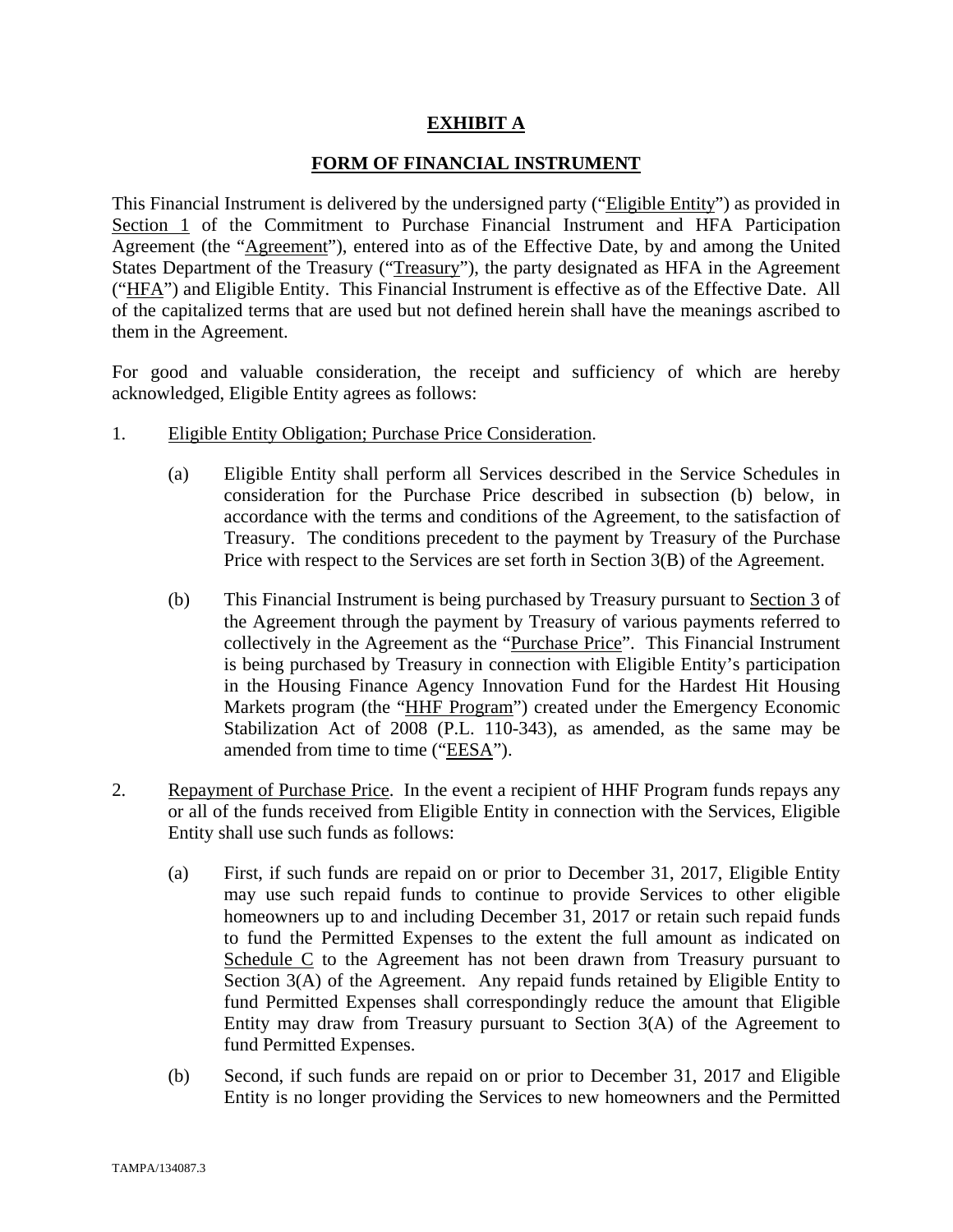Expenses have been fully funded, then Eligible Entity shall remit such funds to Treasury, monthly on the 15th day of each month or first business day thereafter.

- (c) Third, if such funds are repaid after December 31, 2017, Eligible Entity shall remit such funds to Treasury, monthly on the  $15<sup>th</sup>$  day of each month or first business day thereafter.
- 3. Final Repayment. In the event Eligible Entity is holding any HHF Programs funds, including, but not limited to, excess cash and amounts on deposit in the administrative reserve, as of December 31, 2017, such funds shall be returned to Treasury or its designee prior to 1:00 p.m. Eastern Standard Time on December 31, 2017.
- 4. Security Interest. As security for the performance of the Services and the other obligations of Eligible Entity under the Agreement, as such obligations are evidenced in this Financial Instrument, Eligible Entity has granted to Treasury a first lien priority security interest in the Depository Account and in any moneys, or investments, if any, held therein.
- 5. Representations, Warranties and Covenants. Eligible Entity represents and warrants that the representations and warranties set forth in the Agreement, on the date hereof, are, and on the date of each Capital Draw hereunder, shall be, true, correct, accurate and complete in all material respects. The truth and accuracy of such representations and warranties are continuing obligations of Eligible Entity. Additionally, all covenants of Eligible Entity set forth in Section 2 of the Agreement are incorporated herein by reference and Eligible Entity, on the date hereof, is not, and on the date of each Capital Draw hereunder, shall not be in breach of any such covenants. In the event that any of the representations or warranties made herein or in the Agreement cease to be true and correct, or the Eligible Entity breaches any of the covenants made herein or in the Agreement, Eligible Entity agrees to notify Treasury immediately and the same shall constitute an Event of Default hereunder.
- 6. Limitation of Liability

IN NO EVENT SHALL TREASURY, OR ITS OFFICERS, EMPLOYEES, AGENTS OR AFFILIATES BE LIABLE TO ELIGIBLE ENTITY WITH RESPECT TO THE SERVICES OR THE AGREEMENT, OR FOR ANY ACT OR OMISSION OCCURRING IN CONNECTION WITH THE FOREGOING, FOR ANY DAMAGES OF ANY KIND, INCLUDING, BUT NOT LIMITED TO DIRECT DAMAGES, INDIRECT DAMAGES, LOST PROFITS, LOSS OF BUSINESS, OR OTHER INCIDENTAL, CONSEQUENTIAL, SPECIAL OR PUNITIVE DAMAGES OF ANY NATURE OR UNDER ANY LEGAL THEORY WHATSOEVER, EVEN IF ADVISED OF THE POSSIBILITY OF SUCH DAMAGES AND REGARDLESS OF WHETHER OR NOT THE DAMAGES WERE REASONABLY FORESEEABLE; PROVIDED, HOWEVER, THAT THIS PROVISION SHALL NOT LIMIT TREASURY'S OBLIGATION TO REMIT PURCHASE PRICE PAYMENTS TO ELIGIBLE ENTITY IN ACCORDANCE WITH THE AGREEMENT.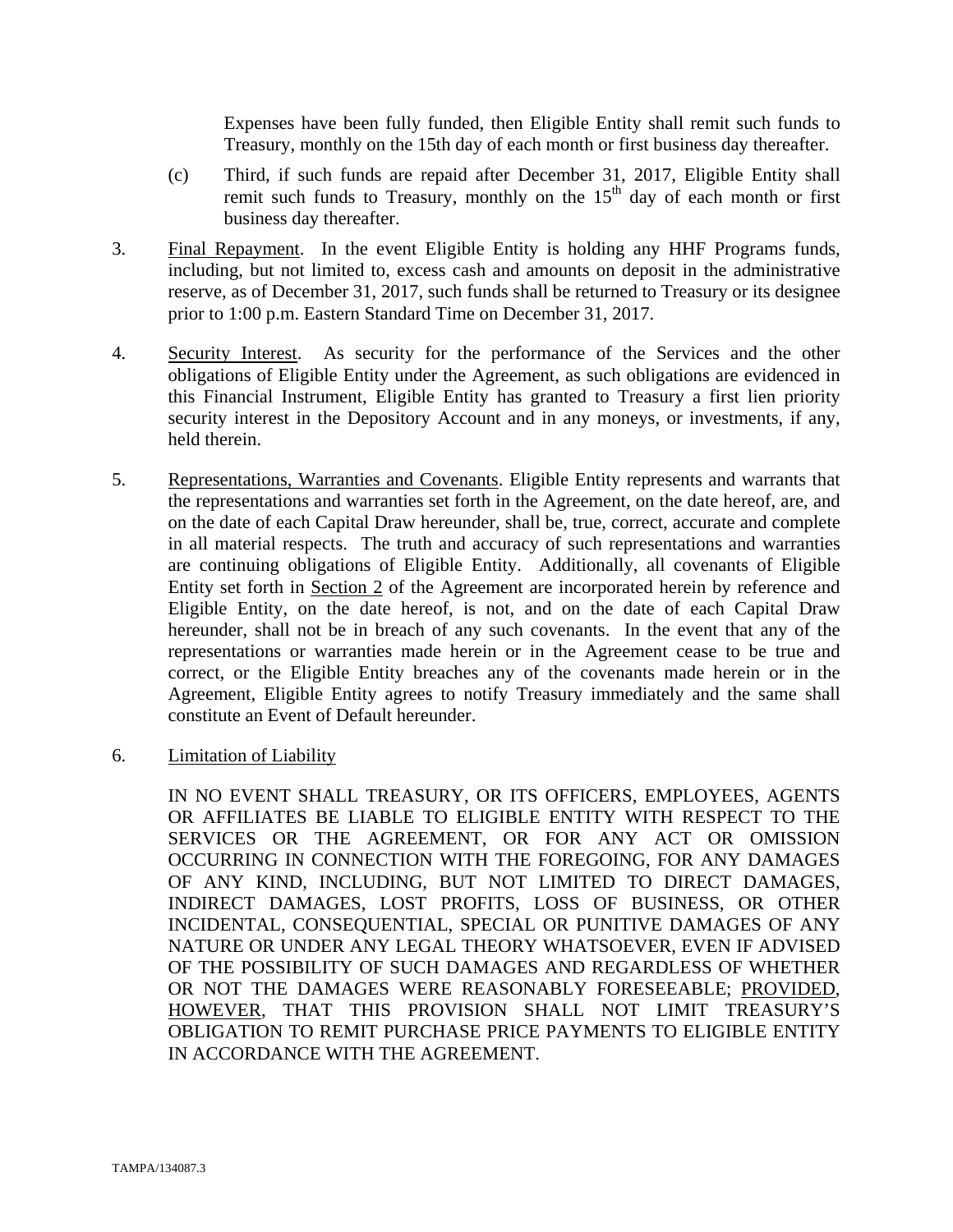# 7. Indemnification

Eligible Entity agrees as set forth on  $S$ chedule E to the Agreement, which  $S$ chedule E is hereby incorporated into this Financial Instrument by reference.

IN WITNESS WHEREOF, Eligible Entity hereby executes this Financial Instrument on the date set forth below.

[INSERT FULL LEGAL NAME OF ELIGIBLE ENTITY]

By: <u> 1989 - Johann Barbara, martin a</u> Name: Title:

Date: \_\_\_\_\_\_\_\_\_\_\_\_ \_\_, 2010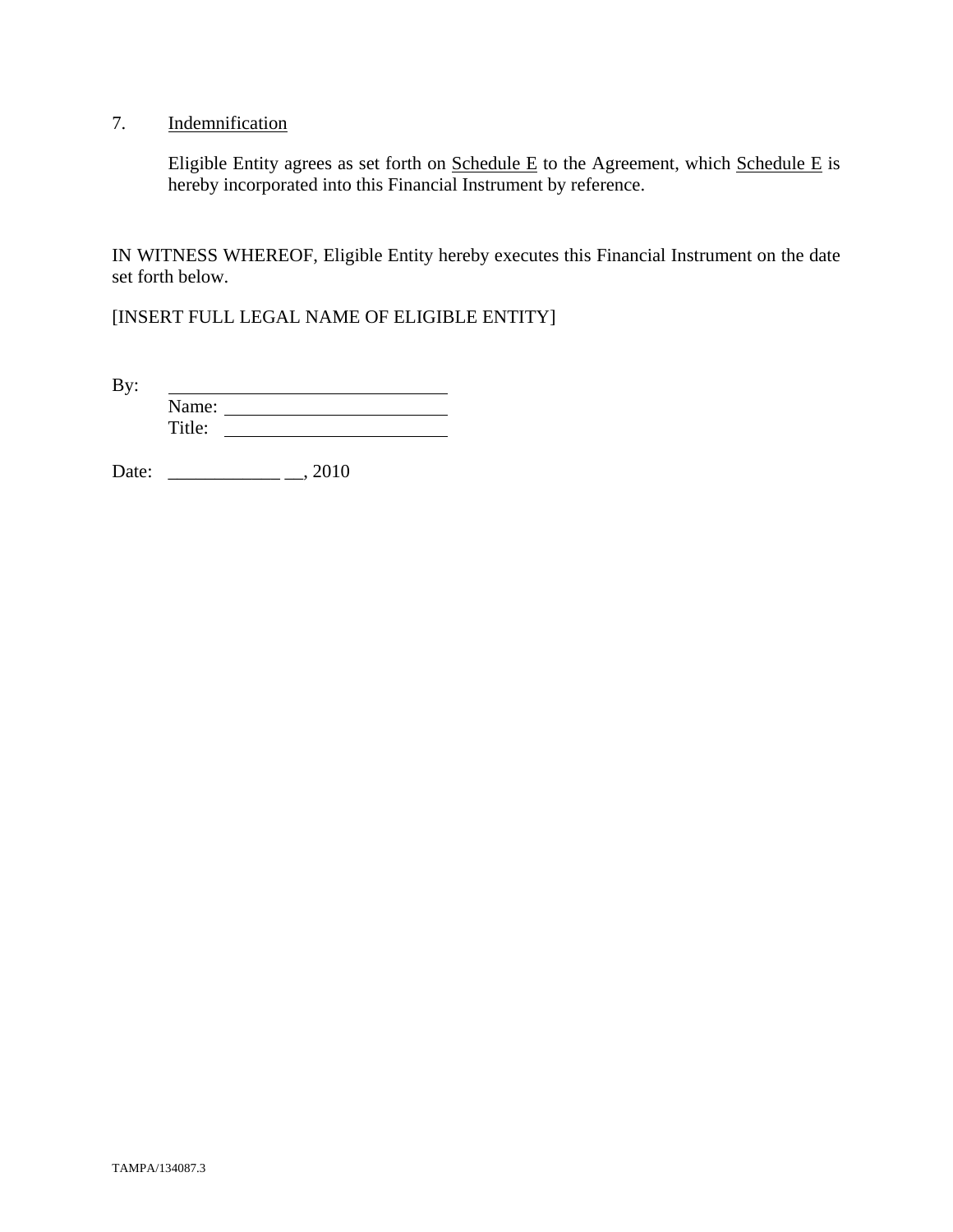## **EXHIBIT B-1**

#### **FORM OF HFA CERTIFICATION**

This Certification is delivered as required by Section  $2.A(15)$  of that certain Commitment to Purchase Financial Instrument and HFA Participation Agreement (the "Agreement"), effective as of [INSERT CLOSING DATE], by and among the United States Department of the Treasury ("Treasury"), the undersigned party ("HFA") and the institution party thereto ("Eligible Entity"). All terms used, but not defined herein, shall have the meanings ascribed to them in the Agreement.

HFA hereby certifies, represents and warrants as of the date hereof that each of the representations and warranties of HFA contained in the Agreement are true, correct, accurate and complete in all material respects as of the date hereof. All covenants of HFA contained in the Agreement shall remain in full force and effect and HFA is not in breach of any such covenant.

Eligible Entity does not have HHF Program funds on hand of more than  $\frac{1}{2}$ [INSERT AN AMOUNT EQUAL TO 5% OF THE PROGRAM PARTICIPATION CAP]

HFA knows of no material deficiencies in the Internal Antifraud and Compliance Monitoring Program.

In the event that any part of the certification made herein is discovered not to be true and correct, HFA agrees to notify Treasury immediately.

\_\_\_\_\_\_\_\_\_\_\_\_\_\_\_\_\_\_\_\_\_\_\_\_\_\_\_\_\_\_\_\_\_\_\_\_ \_\_\_\_\_\_\_\_\_\_\_\_\_\_\_\_\_\_\_\_\_\_\_\_

[INSERT FULL LEGAL NAME OF HFA]:

[Name of Authorized Official] Date [Title of Authorized Official]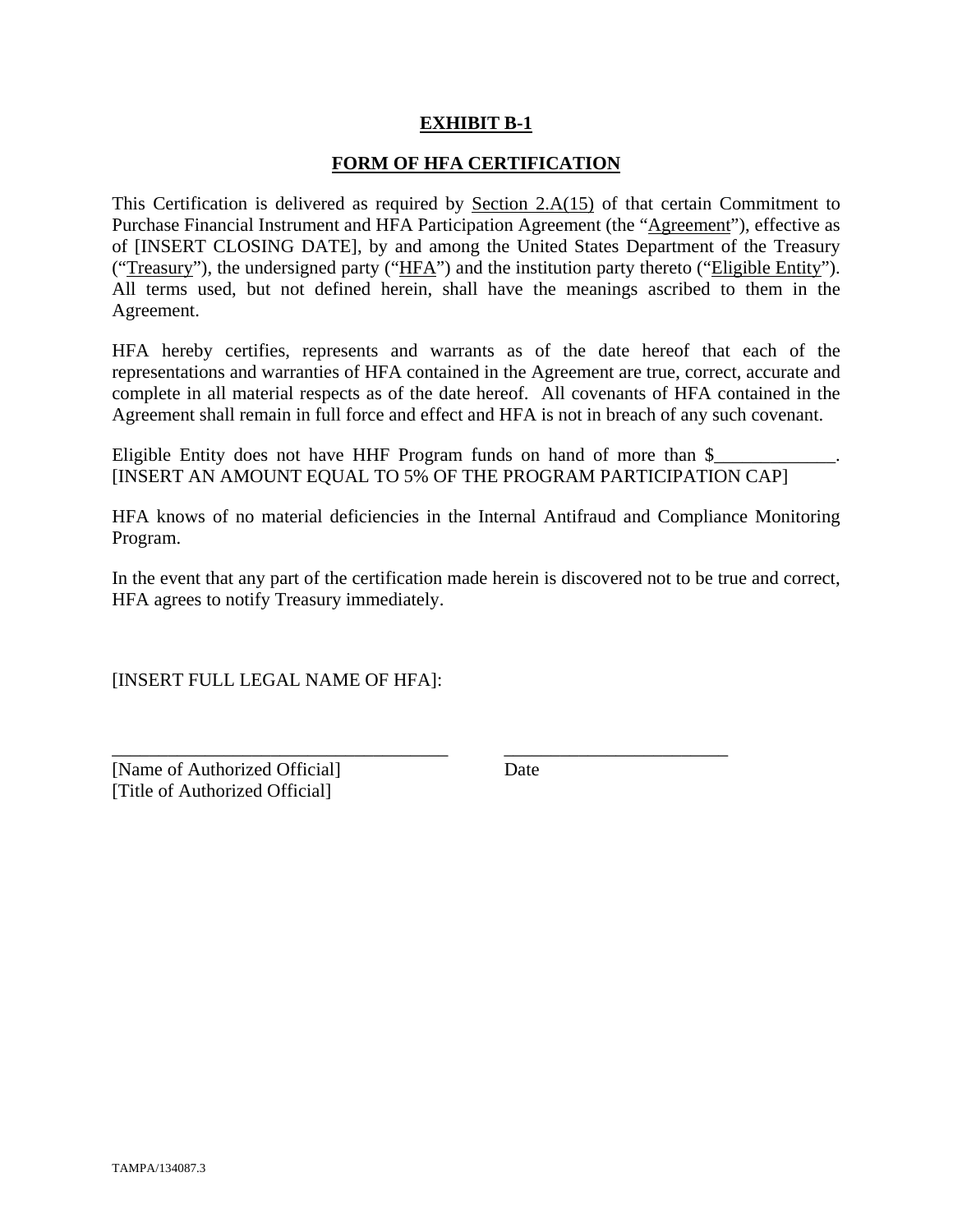# **EXHIBIT B-2**

#### **FORM OF ELIGIBLE ENTITY CERTIFICATION**

This Certification is delivered as required by Section 2.A(15) of the Commitment to Purchase Financial Instrument and HFA Participation Agreement (the "Agreement"), effective as of [INSERT CLOSING DATE], by and among the United States Department of the Treasury ("Treasury"), the party designated as HFA in the Agreement and the undersigned party ("Eligible Entity"). All terms used, but not defined herein, shall have the meanings ascribed to them in the Agreement.

Eligible Entity hereby certifies, represents and warrants as of the date hereof that each of the representations and warranties of Eligible Entity contained in the Agreement are true, correct, accurate and complete in all material respects as of the date hereof. All covenants of Eligible Entity contained in the Agreement shall remain in full force and effect and Eligible Entity is not in breach of any such covenant.

Eligible Entity does not have HHF Program funds on hand of more than  $\$ [INSERT AN AMOUNT EQUAL TO 5% OF THE PROGRAM PARTICIPATION CAP]

Eligible Entity knows of no material deficiencies in the Internal Control Program or the Internal Antifraud and Compliance Monitoring Program.

In the event that any part of the certification made herein is discovered not to be true and correct, Eligible Entity agrees to notify Treasury immediately.

\_\_\_\_\_\_\_\_\_\_\_\_\_\_\_\_\_\_\_\_\_\_\_\_\_\_\_\_\_\_\_\_\_\_\_\_ \_\_\_\_\_\_\_\_\_\_\_\_\_\_\_\_\_\_\_\_\_\_\_\_

[INSERT FULL LEGAL NAME OF ELIGIBLE ENTITY]:

[Name of Authorized Official] Date [Title of Authorized Official]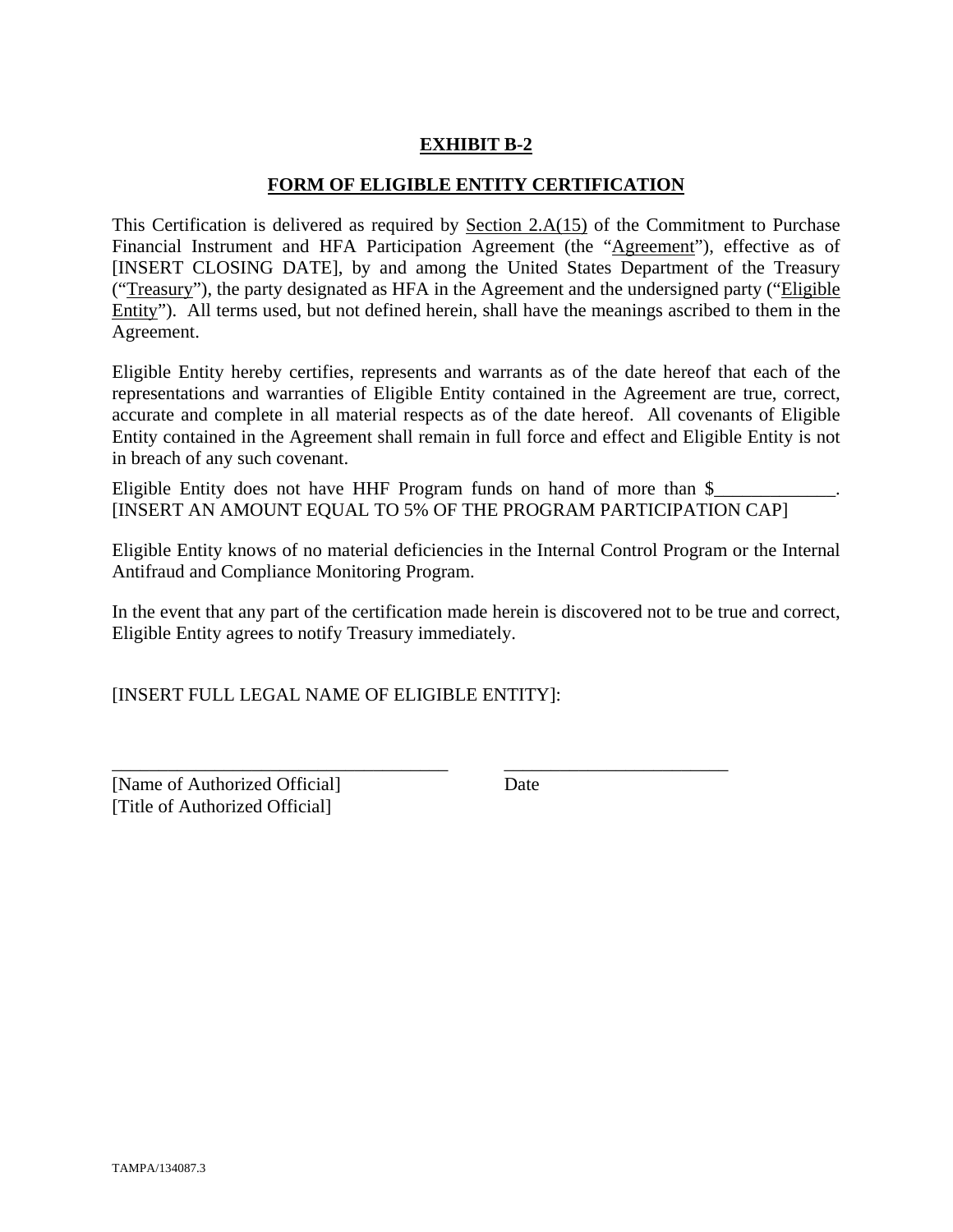#### **EXHIBIT C**

#### **FORM OF CAPITAL DRAW REQUEST**

[insert date]

The Bank of New York Mellon tarpcppclosing@bnymellon.com Attn: Matthew Sabino

The United States Department of the Treasury OFSChiefCounselNotices@do.treas.gov HFAInnovation@do.treas.gov tarp.compliance@do.treas.gov Attention: HFA Hardest Hit Fund

Ladies/Gentlemen:

 Reference is made to the Commitment to Purchase Financial Instrument and HFA Participation Agreement dated as of the date set forth on Schedule A thereto (as amended, supplemented or otherwise modified and in effect from time to time, the "HPA") by and among [insert HFA name] ("HFA"), [insert Eligible Entity name] ("Eligible Entity") and the United States Department of the Treasury ("Treasury"). Reference is also made to the Financial Instrument dated the date set forth on Schedule A to the HPA delivered by Eligible Entity to Treasury (the "Financial Instrument"). Capitalized terms used but not otherwise defined herein shall have the meaning given them in the HPA.

 In accordance with Section 3.A. of the HPA, the undersigned Eligible Entity hereby requests that The Bank of New York Mellon ("BNYM"), on behalf of Treasury, disburse the amounts set forth on the attached Capital Draw Schedule as a Capital Draw against the Purchase Price as described in the HPA to Eligible Entity on [insert date] (the "Funding Date").

 HFA and Eligible Entity, as applicable, hereby certify to Treasury and BNYM, as of the date hereof and on the Funding Date, that:

- (a) no default or Event of Default has occurred and is continuing as of the date hereof and on the Funding Date [other than  $\Box$ ];
- (b) each of the representations and warranties made by HFA and Eligible Entity in the HPA and Financial Instrument are true and correct on and as of such date, as if made on and as of the date hereof and on the Funding Date [other than ];
- (c) HFA and Eligible Entity are in compliance with the covenants and other agreements set forth in the HPA and Financial Instrument, which shall remain in full force and effect [other than \_\_\_\_\_\_\_\_\_\_\_\_\_\_];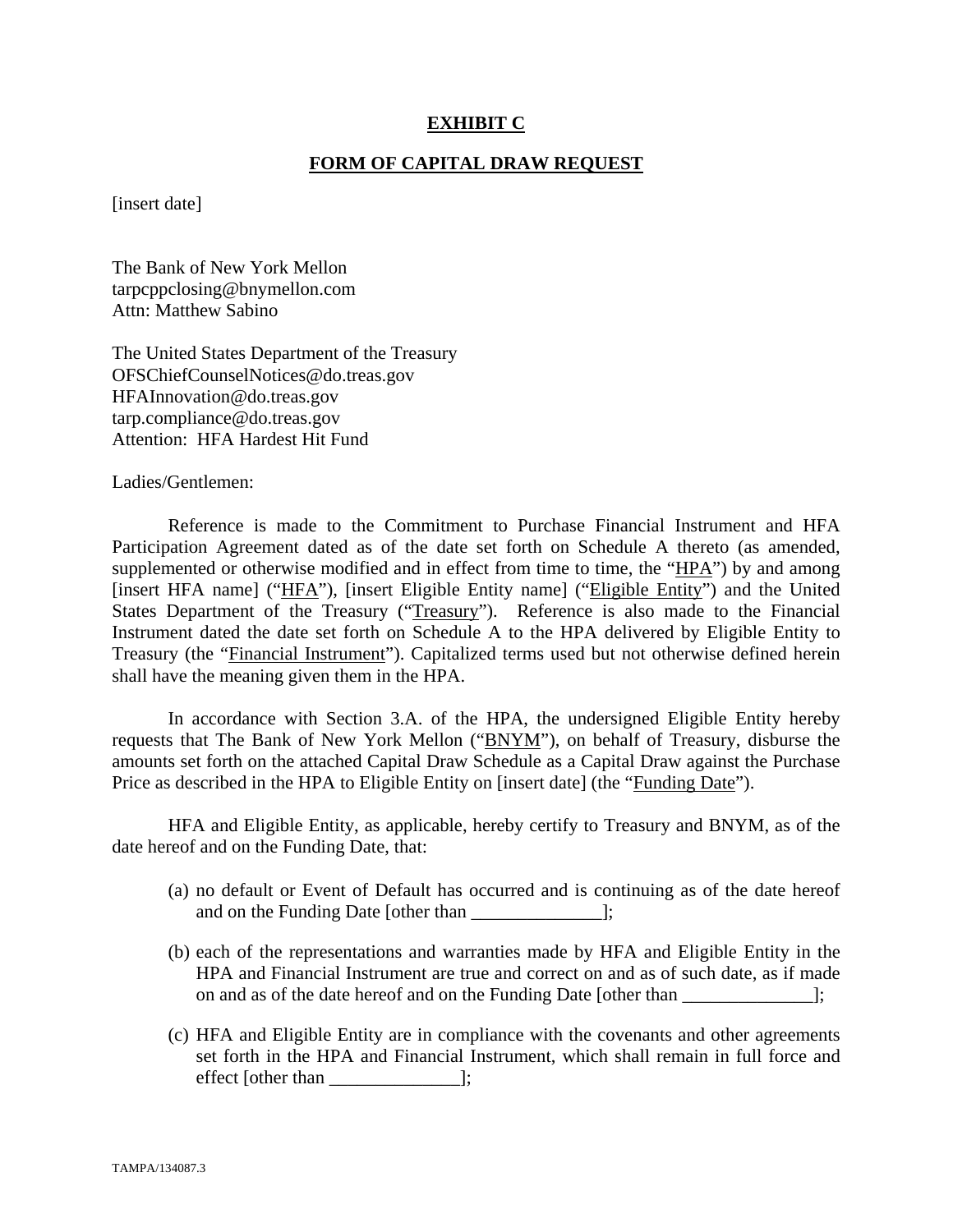- (d) all data and information set forth in this Capital Draw Request, including the Capital Draw Schedule, is true and correct in all respects; and
- (e) to our knowledge, there have been no Acts of Bad Faith by any HHF Recipient [other than  $\qquad$  ].

 In the event that any part of the certification made herein is discovered not to be true and correct after the date hereof, HFA or Eligible Entity, as applicable, shall notify Treasury immediately.

[INSERT FULL LEGAL NAME OF HFA]

[Name of Authorized Official] [Title of Authorized Official]

 $\overline{a}$ 

l

[INSERT FULL LEGAL NAME OF ELIGIBLE ENTITY]

[Name of Authorized Official] [Title of Authorized Official]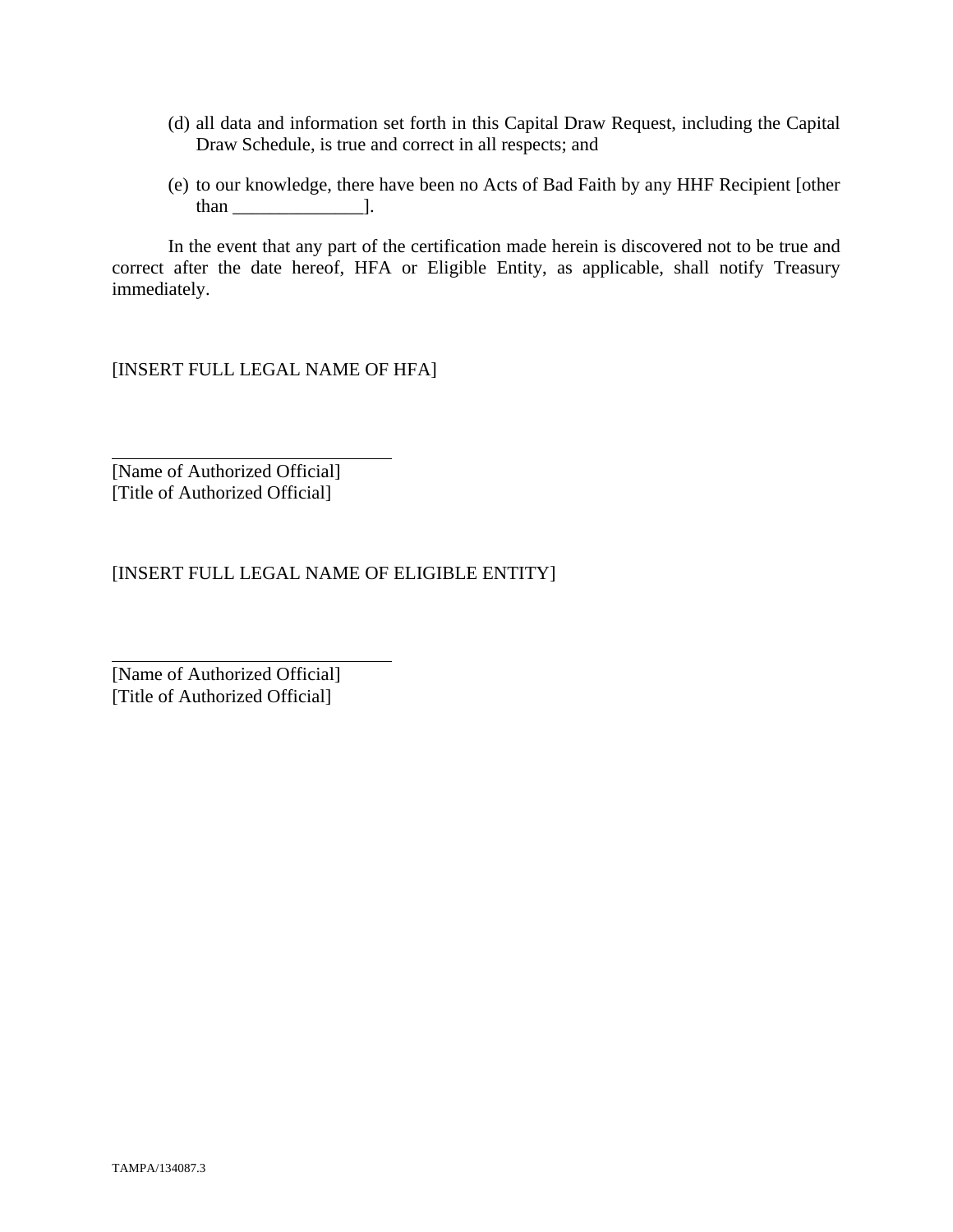# **CAPITAL DRAW SCHEDULE**

| Capital Draw Request for:                                                                                  |               |
|------------------------------------------------------------------------------------------------------------|---------------|
| [ Program                                                                                                  | \$            |
| [ Program                                                                                                  | \$            |
| Program                                                                                                    | \$            |
| Permitted Administrative Expenses                                                                          | \$            |
| <b>Total Capital Draw Request</b>                                                                          | $\mathbb{S}$  |
| Total Capital Draw Request as a Percentage of Program Participation Cap <sup>1</sup> :                     | $\frac{0}{0}$ |
|                                                                                                            |               |
| Total Purchase Price funded to date, including current Capital Draw:                                       | \$            |
|                                                                                                            |               |
| Program Participation Cap:                                                                                 | \$            |
|                                                                                                            |               |
| Program Funds Remaining:                                                                                   | $\mathcal{S}$ |
|                                                                                                            |               |
| Amount of HHF Program funds on hand prior to this Capital Draw:                                            | \$            |
|                                                                                                            |               |
| HHF Program funds on hand prior to this Capital Draw as a Percentage of<br>Program Participation $Cap^2$ : | $\%$          |
|                                                                                                            |               |

<sup>1</sup> May not be less than 2.5% nor exceed 20%.<br><sup>2</sup> May not exceed 5.0% on the date of submission of the Draw Request.

**Depository Account Information/Wire Instructions for payment of Capital Draw:**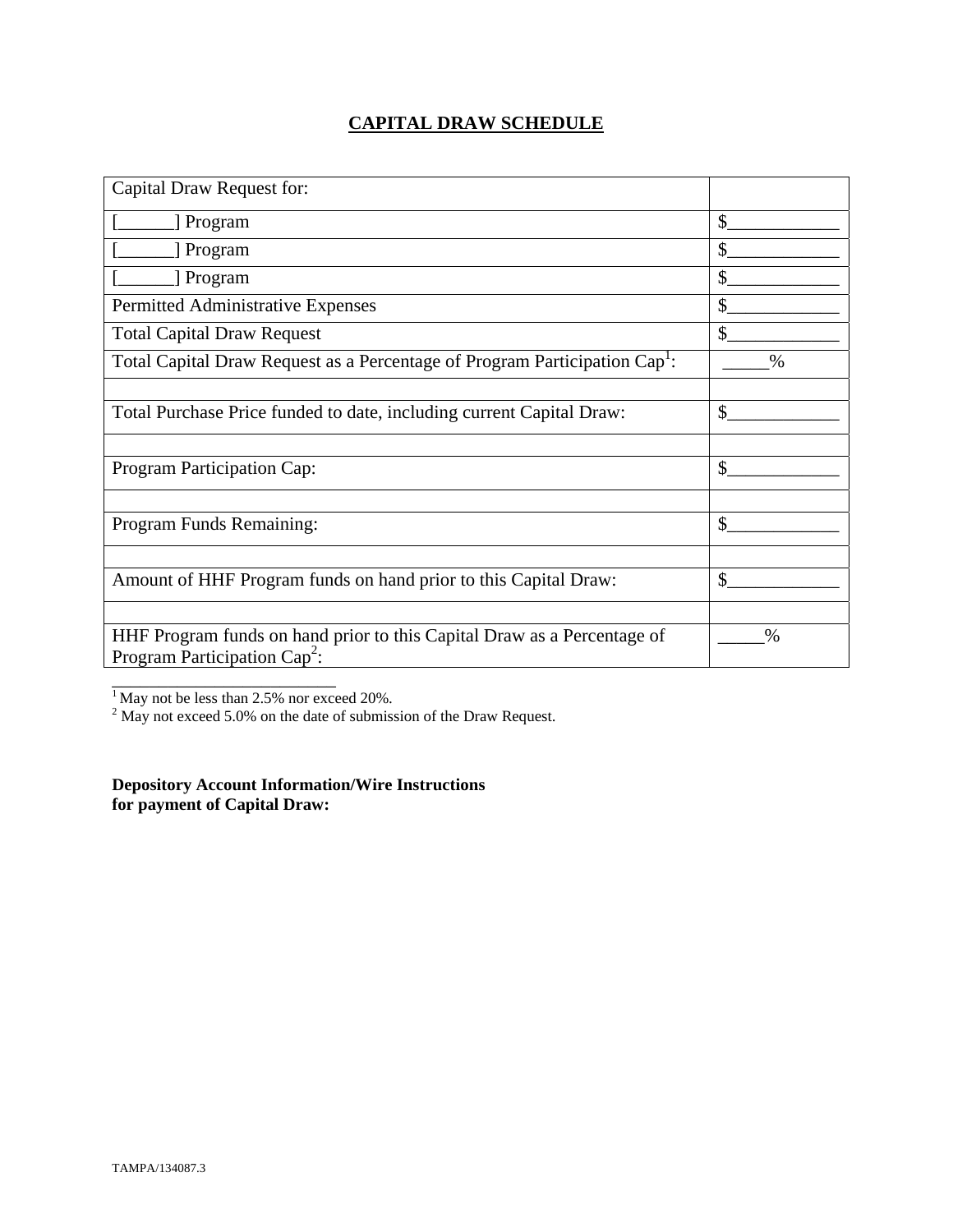# **EXHIBIT D-1**

# **FORM OF LEGAL OPINION - HFA**

#### [Customary introduction/qualifications]

1. HFA has been duly created and is validly existing as a \_\_\_\_\_\_\_\_\_\_\_\_\_\_\_\_\_\_\_\_ under the laws of the State of \_\_\_\_\_\_\_\_\_.

2. HFA has duly authorized the execution and delivery of the Agreement, and no further approval or authorization is required by HFA.

3. HFA has the power and authority to execute and deliver the Agreement and to perform its obligations thereunder.

4. The Agreement has been duly executed and delivered by HFA and, assuming due authorization, execution and delivery by the other parties thereto, constitutes a valid, legal and binding obligation of HFA, enforceable against HFA in accordance with its terms, except as the same may be limited by applicable bankruptcy, insolvency, reorganization, moratorium or similar laws affecting the enforcement of creditors' rights generally and general equitable principles, regardless of whether such enforceability is considered in a proceeding at law or in equity.

5. The execution and delivery by HFA of the Agreement and the performance by HFA of its obligations thereunder do not and will not: (i) violate the [organizational documents/Enabling Act] of HFA, (ii) to the best of our knowledge, after due inquiry, constitute a breach of or a default under any agreements or other instruments to which HFA is a party, (iii) to the best of our knowledge, after due inquiry, violate any judgment, decree or order of any court or administrative tribunal to which HFA is subject, or (iv) violate any Applicable Laws.

6. No consent, approval, authorization or other action by, or filing or registration with, any governmental authority of the United States or the State of \_\_\_\_\_\_\_\_\_\_ or any other entity having jurisdiction over HFA is required to be obtained prior to the execution and delivery of the Agreement or to perform the obligations contemplated thereby other than those consents, approvals, authorizations, filings, actions and registrations which have been obtained as of the date hereof.

7. HFA has obtained all necessary permits and licenses to perform its obligations under the Agreement.

8. There is no action, suit or proceeding, at law or in equity, or by or before any court or governmental agency, now pending or, to our knowledge, overtly threatened in writing against HFA that challenges the validity or enforceability of, or that seeks to enjoin the performance of, or seeks damages with respect to the Agreements or any of HFA's obligations thereunder.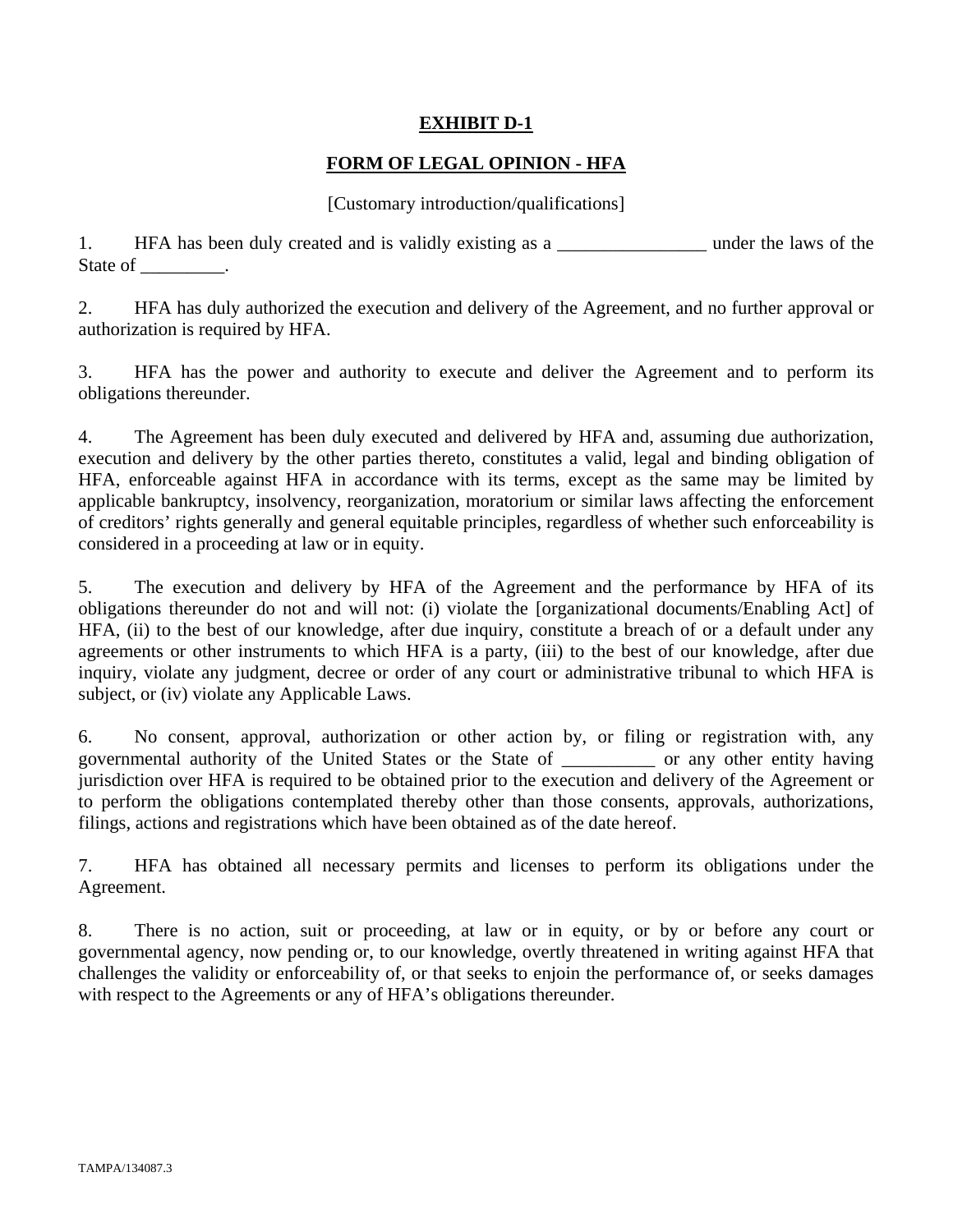# **EXHIBIT D-2**

# **FORM OF LEGAL OPINION - ELIGIBLE ENTITY**

## [Customary introduction/qualifications]

1. Eligible Entity has been duly incorporated and is validly existing as a \_\_\_\_\_\_\_\_\_\_\_\_\_\_\_\_\_\_ and is in good standing under the laws of the State of \_\_\_\_\_\_\_\_.

2. Eligible Entity has duly authorized the execution and delivery of the Agreement and the Financial Instrument by all necessary [corporate] action, and no further approval or authorization is required by Eligible Entity.

3. Eligible Entity has the power and authority to execute and deliver the Agreement and the Financial Instrument and to perform its obligations thereunder.

4. Each of the Agreement and the Financial Instrument has been duly executed and delivered by Eligible Entity and, assuming due authorization, execution and delivery by the other parties thereto, each constitutes a valid, legal and binding obligation of Eligible Entity, enforceable against Eligible Entity in accordance with its terms, except as the same may be limited by applicable bankruptcy, insolvency, reorganization, moratorium or similar laws affecting the enforcement of creditors' rights generally and general equitable principles, regardless of whether such enforceability is considered in a proceeding at law or in equity.

5. The execution and delivery by Eligible Entity of the Agreement and the Financial Instrument and the performance by Eligible Entity of its obligations thereunder do not and will not: (i) violate the [organizational documents] of Eligible Entity, (ii) to the best of our knowledge, after due inquiry, constitute a breach of or a default under any agreements or other instruments to which Eligible Entity is a party, (iii) to the best of our knowledge, after due inquiry, violate any judgment, decree or order of any court or administrative tribunal to which Eligible Entity is subject, or (iv) violate any Applicable Laws.

6. No consent, approval, authorization or other action by, or filing or registration with, any governmental authority of the United States or the State of \_\_\_\_\_\_\_\_\_\_ or any other entity having jurisdiction over Eligible Entity is required to be obtained prior to the execution and delivery of the Agreement and the Financial Instrument or to perform the Services contemplated thereby other than those consents, approvals, authorizations, filings, actions and registrations which have been obtained as of the date hereof.

7. Eligible Entity has obtained all necessary permits and licenses to perform the Services it is obligated to perform under the Agreement.

8. There is no action, suit or proceeding, at law or in equity, or by or before any court or governmental agency, now pending or, to our knowledge, overtly threatened in writing against Eligible Entity that challenges the validity or enforceability of, or that seeks to enjoin the performance of, or seeks damages with respect to, the Agreement, the Financial Instrument or the Services.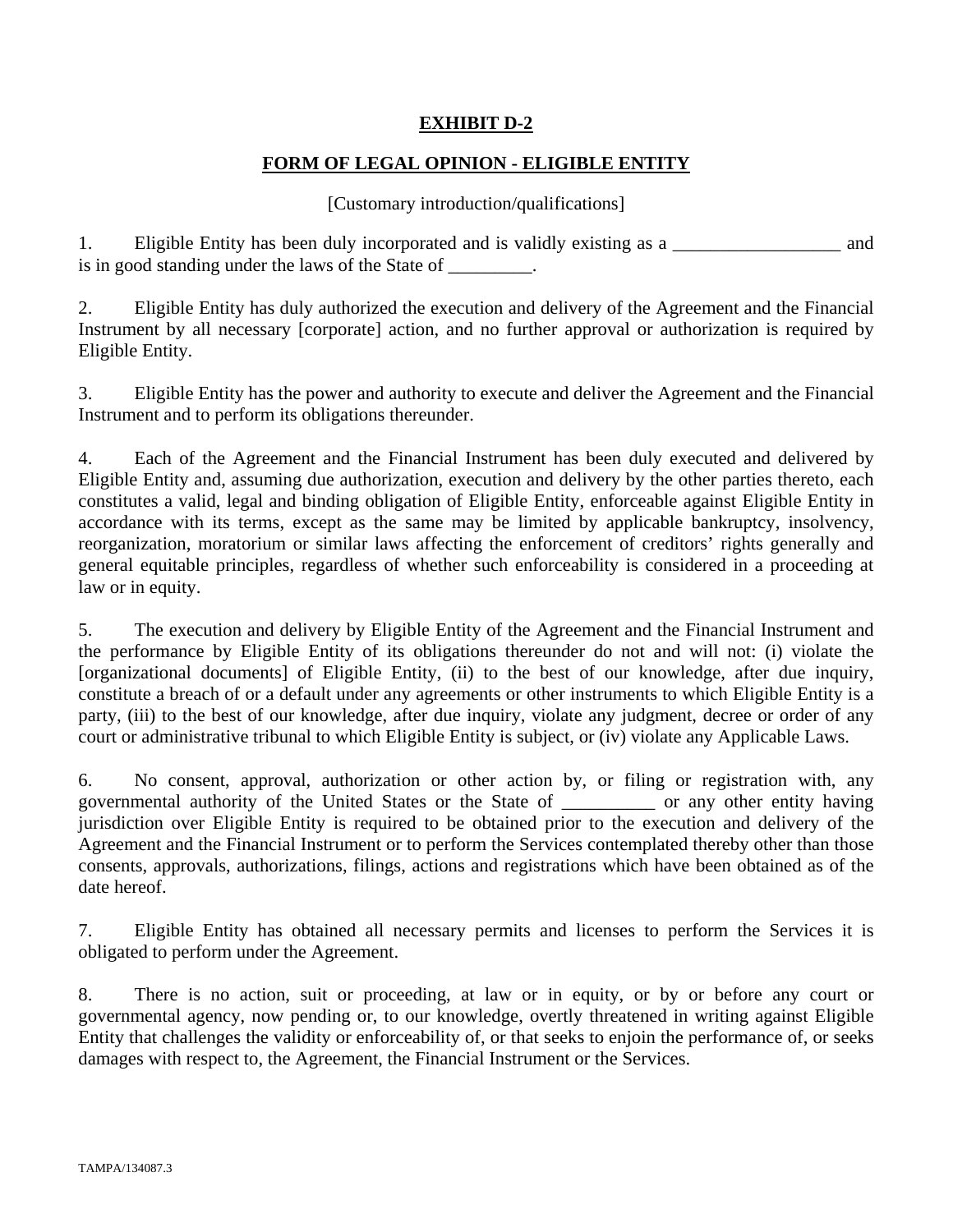## **SCHEDULE A**

## **BASIC INFORMATION**

Eligible Entity Information:<br>Name of the Eligible Entity:

District of Columbia Housing Finance Agency<sup>1</sup>

Corporate or other organizational form: body corporate and instrumentality of the District of Columbia, organized and existing under and pursuant to the District of Columbia Housing Finance Agency Act, D.C. Law 2-135, as amended (D.C. Code, § 42-2701.01 et. seq.)

Jurisdiction of organization: District of Columbia

Notice Information:

HFA Information:

Name of HFA: District of Columbia Housing Finance Agency

Organizational form: body corporate and instrumentality of the District of Columbia, organized and existing under and pursuant to the District of Columbia Housing Finance Agency Act, D.C. Law 2-135, as amended (D.C. Code, § 42-2701.01 et. seq.)

Date of Application: September 1, 2010 Notice Information: Same as notice information for Eligible Entity.

 $\overline{a}$ 

<sup>&</sup>lt;sup>1</sup> References in the Agreement to the term "HFA" shall mean the District of Columbia Housing Finance Agency ("DCHFA") in its capacity as an HFA as such term is used in the Agreement; references in the Agreement to the term "Eligible Entity" shall mean DCHFA, in its capacity as Eligible Entity as such term is used in the Agreement.

Notwithstanding anything to the contrary in the Agreement, (A) for purposes of Section 4(G) thereof, annual audited financial statements shall be due no later than one hundred eighty (180) days after the end of DCHFA's fiscal year, and (B) for purposes of Section 7 thereof, the powers and authority of DCHFA shall be governed and construed in accordance with the laws of the District of Columbia.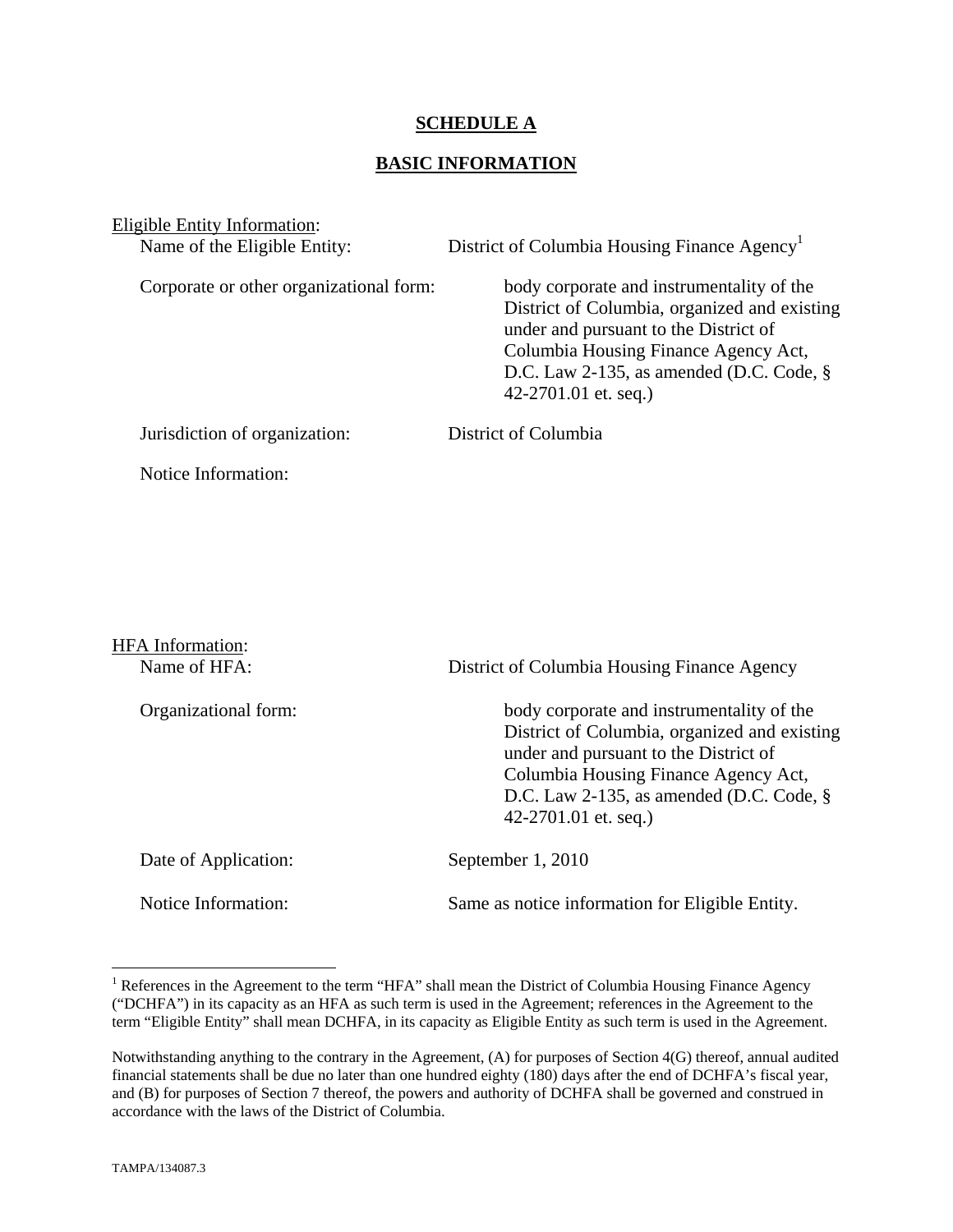Program Participation Cap: \$7,726,678

Closing Date: September 23, 2010

Eligible Entity Depository Account Information: See account information set forth in the

Account Control Agreement between Treasury and Eligible Entity regarding the HHF Program.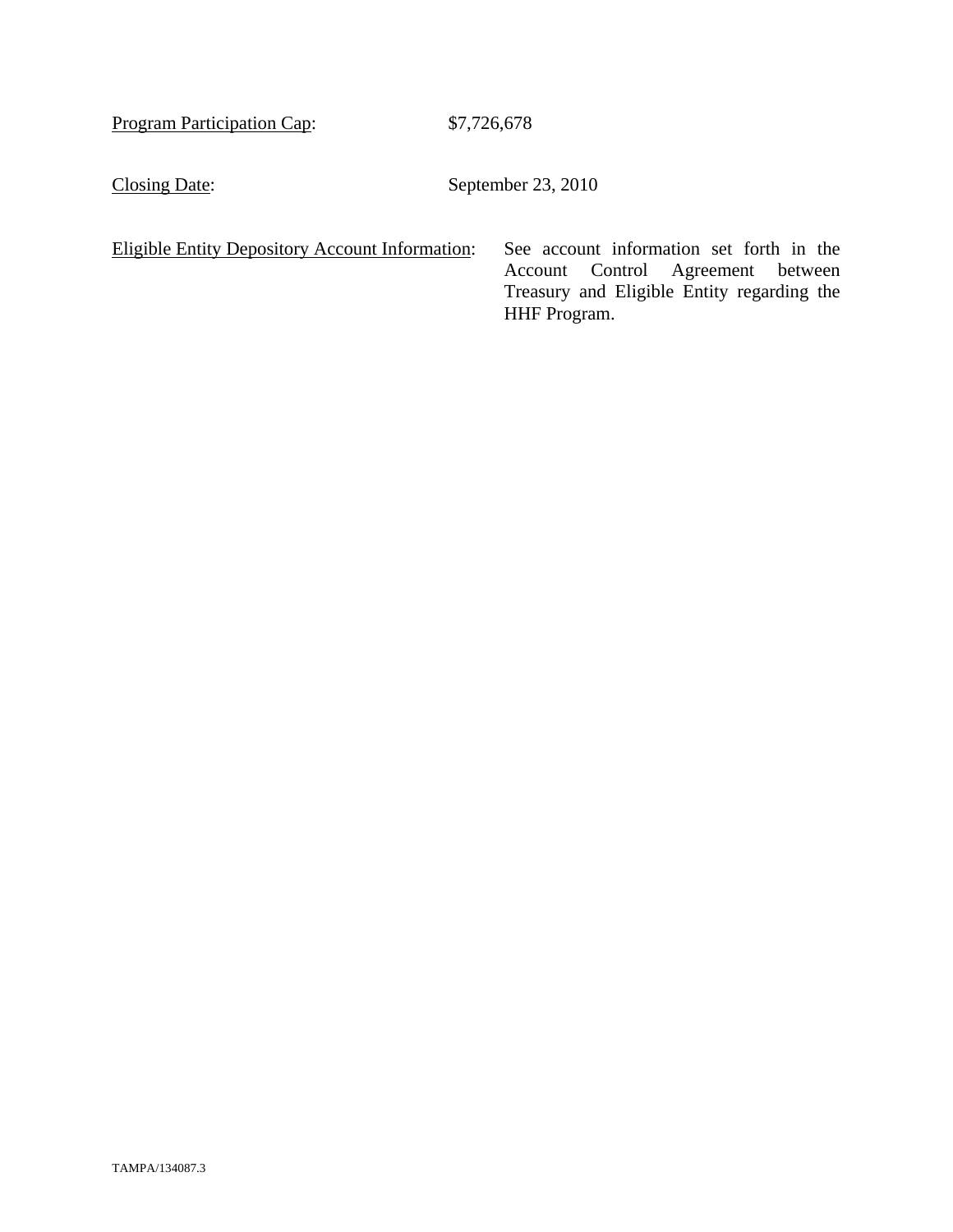#### **SCHEDULE B**

#### **SERVICE SCHEDULES**

The attached Service Schedules (numbered sequentially as Service Schedule B-1, Service Schedule B-2, et seq.) together comprise Schedule B to that certain Commitment to Purchase Financial Instrument and HFA Participation Agreement, entered into as of the Effective Date, by and among the United States Department of the Treasury and the undersigned parties.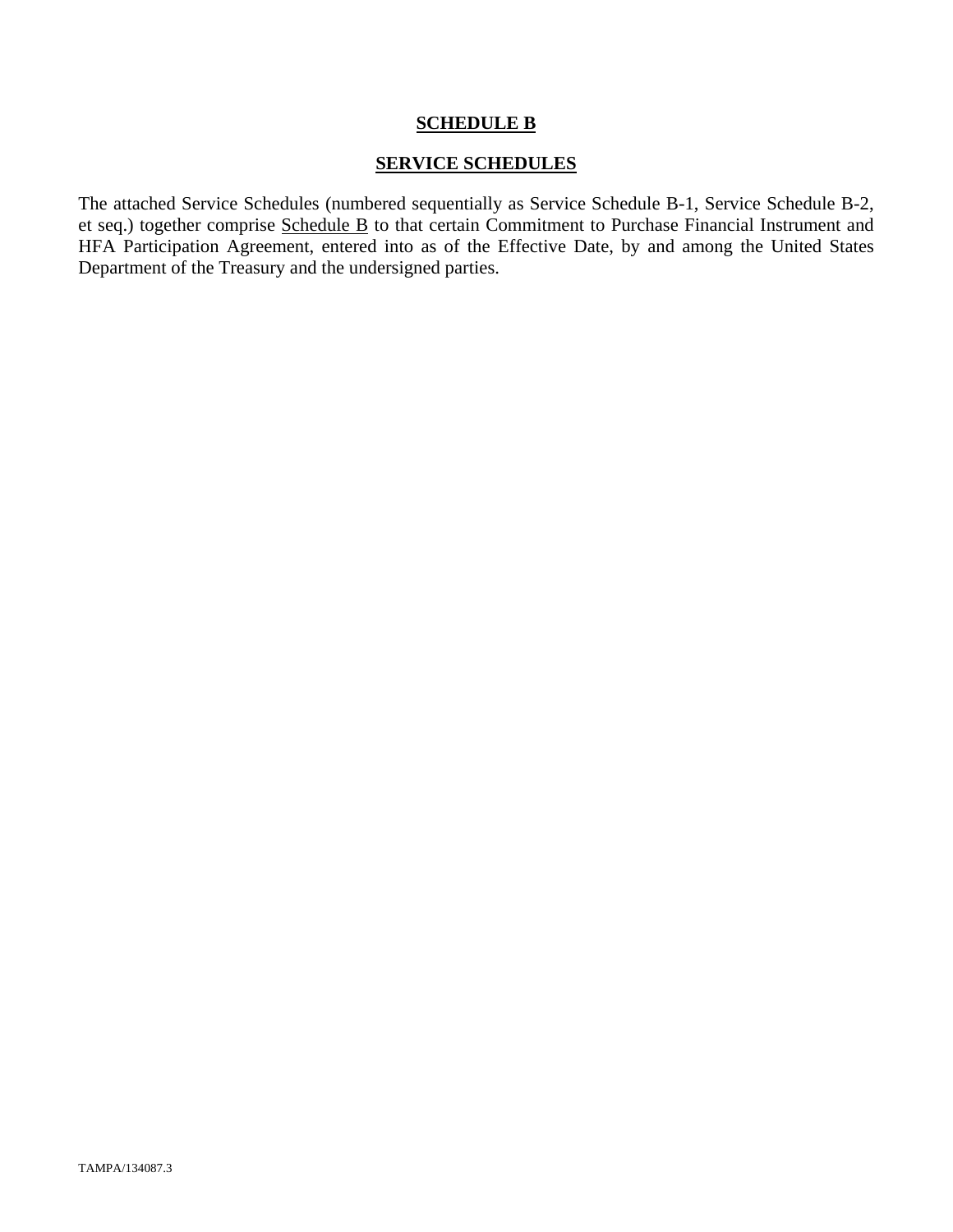# **SERVICE SCHEDULE B-1**

# **District of Columbia Housing Finance Agency HOMESAVER PROGRAM Summary Guidelines**

| 1. | <b>Program Overview</b> | The HomeSaver Program will offer lump sum or ongoing monthly<br>payments to Unemployment Insurance (UI) claimants or those who have<br>received UI payments in the past six (6) months. Approved applicants<br>may receive up to fifteen (15) months of assistance from the HomeSaver<br>Program.                                                                                                                                                                                                                                                                                                                                                                                                                                                                       |
|----|-------------------------|-------------------------------------------------------------------------------------------------------------------------------------------------------------------------------------------------------------------------------------------------------------------------------------------------------------------------------------------------------------------------------------------------------------------------------------------------------------------------------------------------------------------------------------------------------------------------------------------------------------------------------------------------------------------------------------------------------------------------------------------------------------------------|
|    |                         | The HomeSaver Program is made up of three components:                                                                                                                                                                                                                                                                                                                                                                                                                                                                                                                                                                                                                                                                                                                   |
|    |                         | The Lifeline component will offer a one-time payment of up to three<br>(3) months mortgage delinquency; including 100% of principal,<br>interest, taxes, insurance (PITI), late fees, coop fees, condo fees, etc.,<br>in order to bring the mortgage current.                                                                                                                                                                                                                                                                                                                                                                                                                                                                                                           |
|    |                         | The <b>Mortgage Assistance</b> component will provide up to fifteen $(15)$<br>٠<br>months of payments equal to 100% of the mortgage payment (PITI).<br>Mortgage Assistance may include principal, interest, taxes, insurance<br>(PITI), late fees, coop fees, condo fees, etc., in order to bring the<br>mortgage current. Mortgage Assistance will terminate: (i) at the end<br>of the fifteen (15) months or once the program cap is reached; (ii) the<br>end of UI payments, due to reemployment, plus two (2) months<br>(provided that the participant has not received more than a total of<br>fifteen (15) months of assistance or the program cap amount; or (iii)<br>failure to comply with the requirements of DOES for continuation of<br><b>UI</b> Payments. |
|    |                         | The <b>Reinstatement</b> component will be available for program<br>$\bullet$<br>participants who need a one-time payment to "catch up" (up to six<br>(6) months of delinquency) but who have sufficient resources to<br>continue making timely mortgage payments. The Reinstatement<br>component is for recently employed participants who have received<br>UI payments within the past $six(6)$ months but have since found<br>employment. The Reinstatement component may only cover<br>arrearages accumulated during the period of unemployment or<br>substantial underemployment. Reinstatement may include principal,<br>interest, taxes, insurance (PITI), late fees, coop fees, condo fees, etc.,<br>in order to bring the mortgage current.                    |
|    |                         | Applicants will be referred to the HomeSaver Program after completion<br>of an intake package to include: (1) proof of identity; (2) current<br>statement or mortgage note; $(3)$ payment coupon; and $(4)$ proof of                                                                                                                                                                                                                                                                                                                                                                                                                                                                                                                                                    |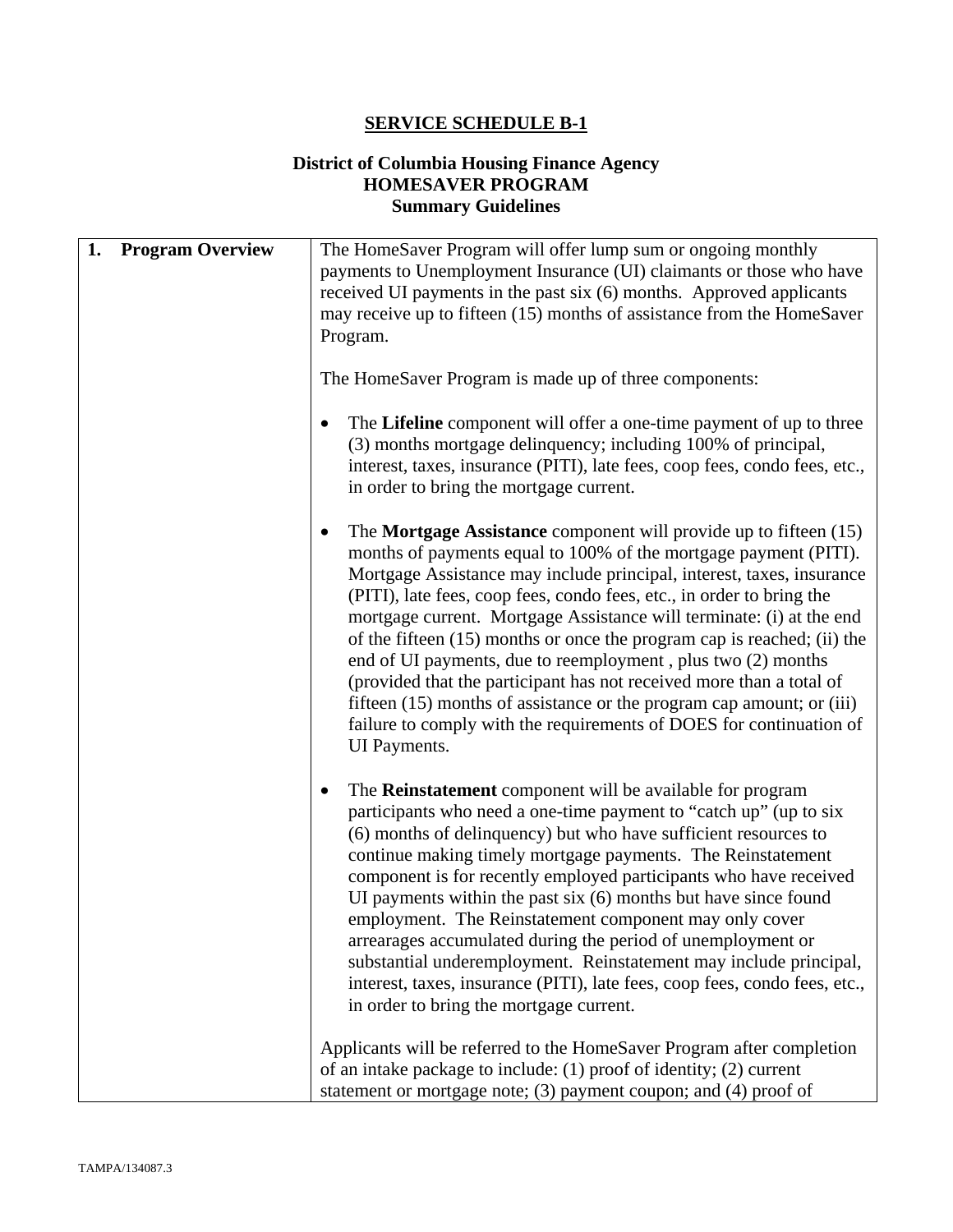|                |                                                                                       | receipt of UI payment(s). Intake packages will be forwarded from a<br>housing counseling agency to the HomeSaver Program Coordinator for<br>review and approval after initiating assistance from either: (a) a U.S.<br>Department of Housing and Urban Development (HUD) approved<br>housing counseling agency; (b) Counselor Direct<br>(www.counselordirect.com) or DCHFA website; or (c) a call-in number.                                                                                                                                                                                                                                                                                                                                                                                                                                                                                                                                                                                  |  |
|----------------|---------------------------------------------------------------------------------------|-----------------------------------------------------------------------------------------------------------------------------------------------------------------------------------------------------------------------------------------------------------------------------------------------------------------------------------------------------------------------------------------------------------------------------------------------------------------------------------------------------------------------------------------------------------------------------------------------------------------------------------------------------------------------------------------------------------------------------------------------------------------------------------------------------------------------------------------------------------------------------------------------------------------------------------------------------------------------------------------------|--|
| $\mathbf{2}$ . | <b>Program Goals</b>                                                                  | <b>Foreclosure prevention</b> – The primary goal of the HomeSaver Program<br>is to prevent foreclosures that will erode the base of homeowners in the<br>city, which already lags behind the national average in the rate of<br>homeownership.                                                                                                                                                                                                                                                                                                                                                                                                                                                                                                                                                                                                                                                                                                                                                |  |
|                |                                                                                       | <b>Synergistic interaction</b> - The DCHFA will partner with other<br>organizations (i.e. DOES and the Urban Institute) to define the universe<br>of potential candidates for the HomeSaver Program, perform outreach<br>and intake, and ultimately deliver timely assistance to prevent<br>foreclosure. DOES is the District agency that administers the city's UI<br>and job training programs. The Urban Institute (the Institute) has<br>conducted extensive research into housing issues in DC including<br>mortgage delinquencies and foreclosures. The Urban Institute gathers<br>data, conducts research, evaluates programs, offers technical assistance<br>overseas, and educates Americans on social and economic issues — to<br>foster sound public policy and effective government.<br><b>Simplicity</b> – The DCHFA will employ a HomeSaver Program design<br>that seeks to minimize administrative costs thereby maximizing the<br>amount of dollars available for assistance. |  |
| 3.             | <b>Target Population /</b><br><b>Areas</b>                                            | The HomeSaver Program will be city-wide although the DCHFA intends<br>to "pilot test" the HomeSaver Program design in Wards 5, 7 and 8; those<br>hardest hit by both unemployment and foreclosure.                                                                                                                                                                                                                                                                                                                                                                                                                                                                                                                                                                                                                                                                                                                                                                                            |  |
| 4.             | <b>Program Allocation</b><br>(Excluding<br><b>Administrative</b><br><b>Expenses</b> ) | \$6,593,441.00                                                                                                                                                                                                                                                                                                                                                                                                                                                                                                                                                                                                                                                                                                                                                                                                                                                                                                                                                                                |  |
| 5.             | <b>Borrower Eligibility</b><br><b>Criteria</b>                                        | Candidates for HomeSaver Program assistance will be those in the<br>DOES database receiving UI payments or those who have received UI<br>payments in the past six months. Eligible program participants will be:<br>homeowners residing in their primary residences;<br>the heads of household or other persons named on the mortgage note<br>as borrower or co-borrower;<br>borrowers who were current on their mortgages until the date of<br>unemployment or substantial underemployment; and                                                                                                                                                                                                                                                                                                                                                                                                                                                                                              |  |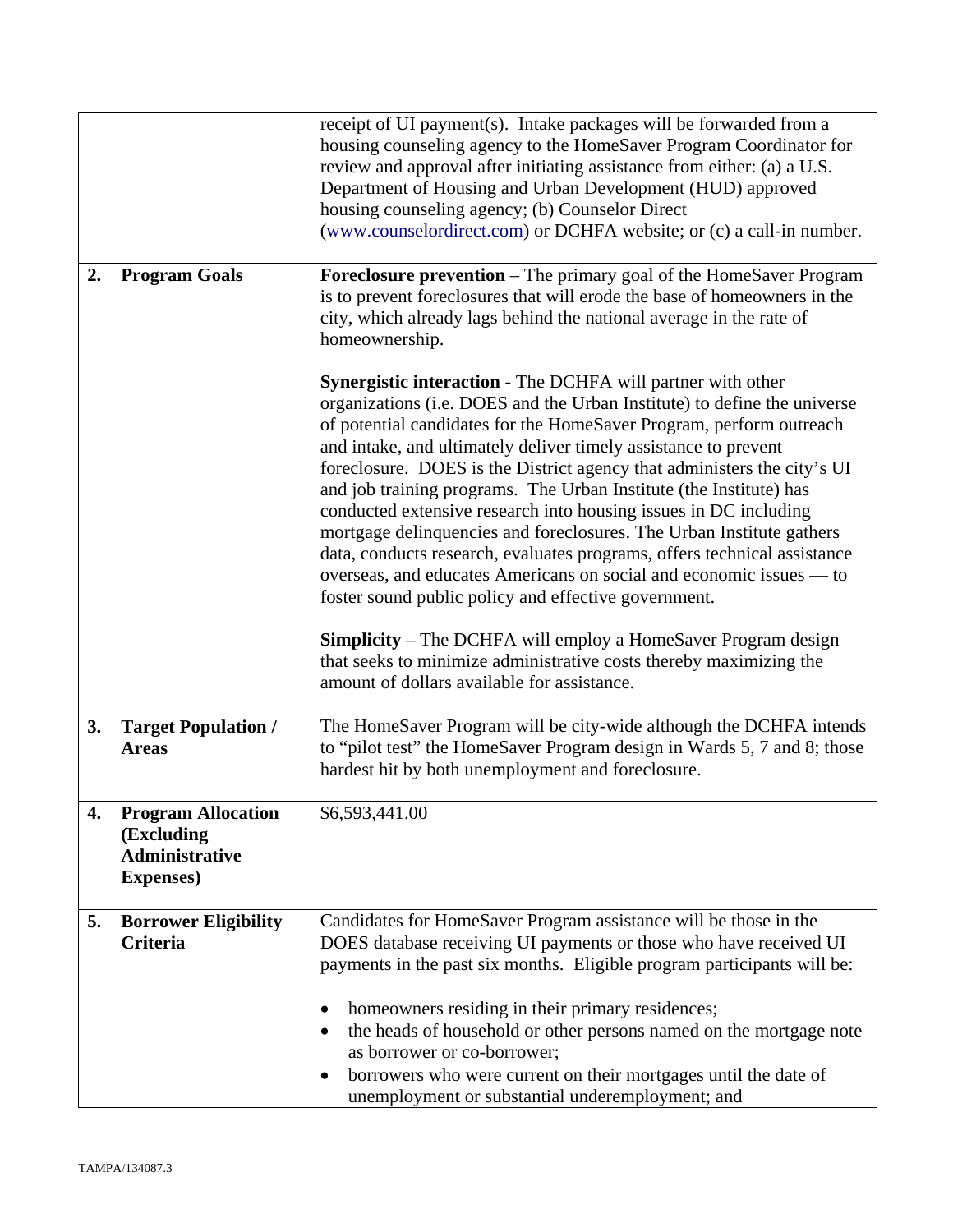|    |                                                | borrowers who are receiving or have received UI payments in the<br>past six $(6)$ months.                                                                                                                                                                       |  |
|----|------------------------------------------------|-----------------------------------------------------------------------------------------------------------------------------------------------------------------------------------------------------------------------------------------------------------------|--|
|    |                                                |                                                                                                                                                                                                                                                                 |  |
|    |                                                | All program participants will be required to sign a notarized Hardship<br>Affidavit attesting to their inability to make mortgage payments due to<br>unemployment or substantial underemployment that occurred through no                                       |  |
|    |                                                | fault of their own.                                                                                                                                                                                                                                             |  |
| 6. | Property / Loan<br><b>Eligibility Criteria</b> | Single family home, condominium or cooperative.                                                                                                                                                                                                                 |  |
| 7. | <b>Program Exclusions</b>                      | Homeowners with an outstanding mortgage balance greater than<br>\$729,750.                                                                                                                                                                                      |  |
|    |                                                | Homeowners not receiving, or who have not received UI payments<br>in the past six months.                                                                                                                                                                       |  |
| 8. | <b>Structure of</b><br><b>Assistance</b>       | All loans will be recorded as non-recourse junior liens against the<br>property and will be non-amortizing. Loans will be forgiven at a rate of<br>20% per year such that in year six the loan will be forgiven and the lien<br>removed.                        |  |
|    |                                                | The loan will only be repayable if the program participant sells or<br>refinances the property prior to expiration of the lien period, and then<br>only to the extent there is sufficient equity to pay that portion of the loan<br>that has not been forgiven. |  |
|    |                                                | Loan funds repaid by program participants will be recycled until<br>December 31, 2017. After December 31, 2017, any remaining, returned<br>or recaptured funds will be returned to Treasury.                                                                    |  |
| 9. | <b>Per Household</b><br><b>Assistance</b>      | Maximum program assistance is \$32,385 per household.                                                                                                                                                                                                           |  |
|    | 10. Duration of Assistance                     | The maximum duration of assistance will be fifteen (15) months. The<br>duration of assistance with respect to each program will be as follows:                                                                                                                  |  |
|    |                                                | <b>Lifeline</b> - One time payment equal to up to three $(3)$ months of<br>monthly payments.                                                                                                                                                                    |  |
|    |                                                | Mortgage Assistance - Payments of PITI for up to fifteen (15)<br>months.                                                                                                                                                                                        |  |
|    |                                                | <b>Reinstatement</b> - One time payment equal to up to six (6) months of<br>monthly payments.                                                                                                                                                                   |  |
|    |                                                | If eligible, participants may participate in one or more programs. If, for<br>example a program participant receives Lifeline assistance to bring<br>his/her mortgage current after a three (3) month delinquency payment,                                      |  |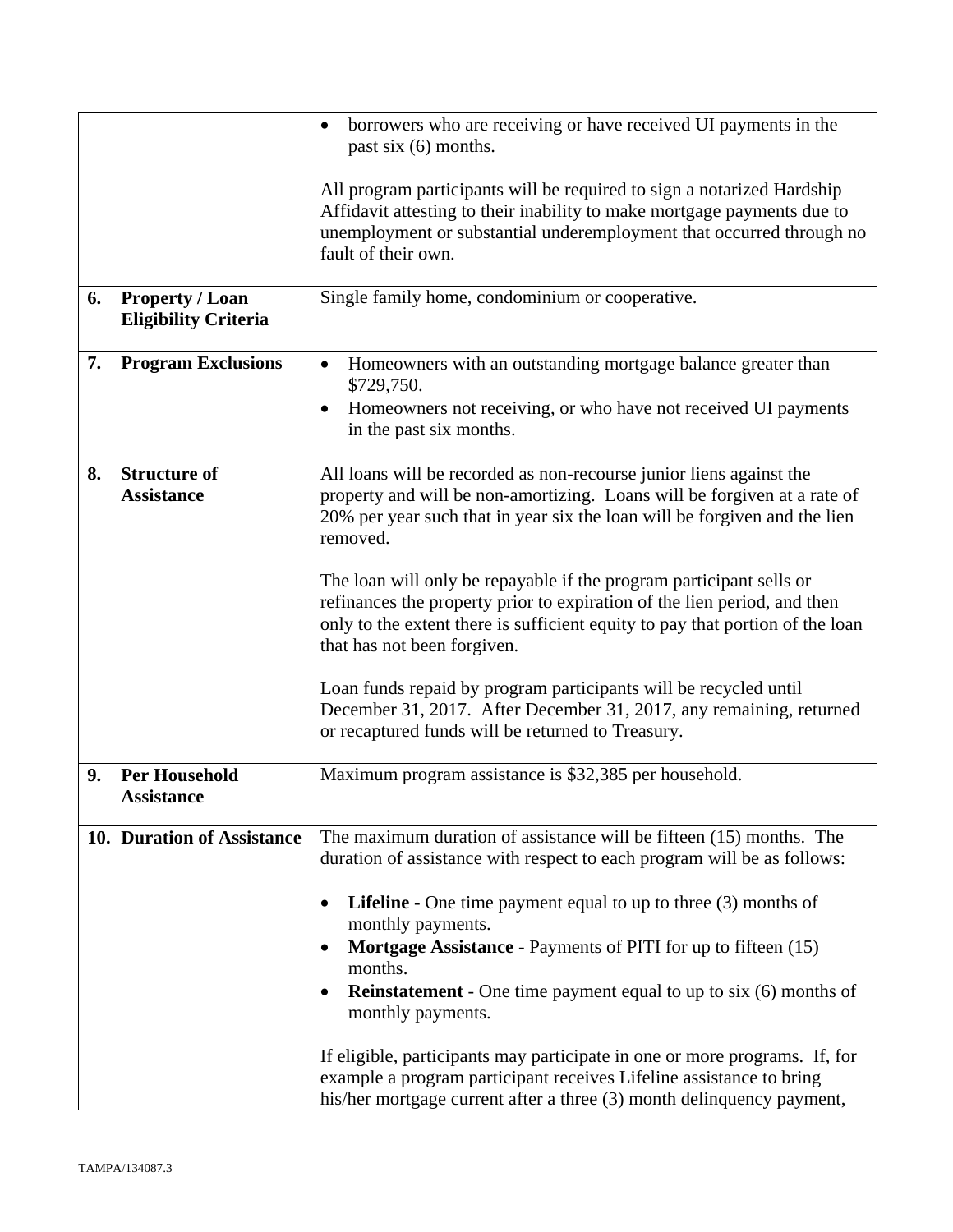|                                                                  | the participant may still be eligible for twelve (12) months of Mortgage<br>Assistance payments.                                                                                                                                                                                                                                                                                                                                                                                                                                     |
|------------------------------------------------------------------|--------------------------------------------------------------------------------------------------------------------------------------------------------------------------------------------------------------------------------------------------------------------------------------------------------------------------------------------------------------------------------------------------------------------------------------------------------------------------------------------------------------------------------------|
| 11. Estimated Number of<br>Participating<br><b>Households</b>    | 215-315                                                                                                                                                                                                                                                                                                                                                                                                                                                                                                                              |
| 12. Program Inception /<br><b>Duration</b>                       | The HomeSaver Program is expected to begin on January 3, 2011 and<br>continue for approximately three (3) years or until all funds are<br>exhausted but not later than December 31, 2017.                                                                                                                                                                                                                                                                                                                                            |
| 13. Program Interactions<br>with Other HFA<br><b>Programs</b>    | Homeowners may access other District programs. The DCHFA will<br>explore partnerships with other District agencies that have programs<br>assisting District residents with foreclosure issues including the<br>Department of Housing and Community Development (DHCD) and the<br>Department of Insurance Securities and Banking (DISB). DISB<br>provides foreclosure mitigation assistance and DHCD funds foreclosure<br>prevention counseling and other Federal programs including the<br>Neighborhood Stabilization Program (NSP). |
| 14. Program Interactions<br>with HAMP                            | Eligible homeowners may also access Federal programs including<br>HAMP and HAMP UP. Homeowners may utilize HAMP UP before or<br>after the HomeSaver Program.                                                                                                                                                                                                                                                                                                                                                                         |
| 15. Program Leverage<br>with Other Financial<br><b>Resources</b> | The DCHFA will provide \$1,084,463 of in-kind administrative expenses<br>to the HomeSaver Program. The HomeSaver Program requires no<br>financial contribution from servicers or lenders, however loan<br>modifications or contributions/fee waivers are allowed but not required.                                                                                                                                                                                                                                                   |
| 16. Qualify as an<br>Unemployment<br>Program                     | $\overline{\mathbf{z}}$ Yes<br>$\Box$ No                                                                                                                                                                                                                                                                                                                                                                                                                                                                                             |